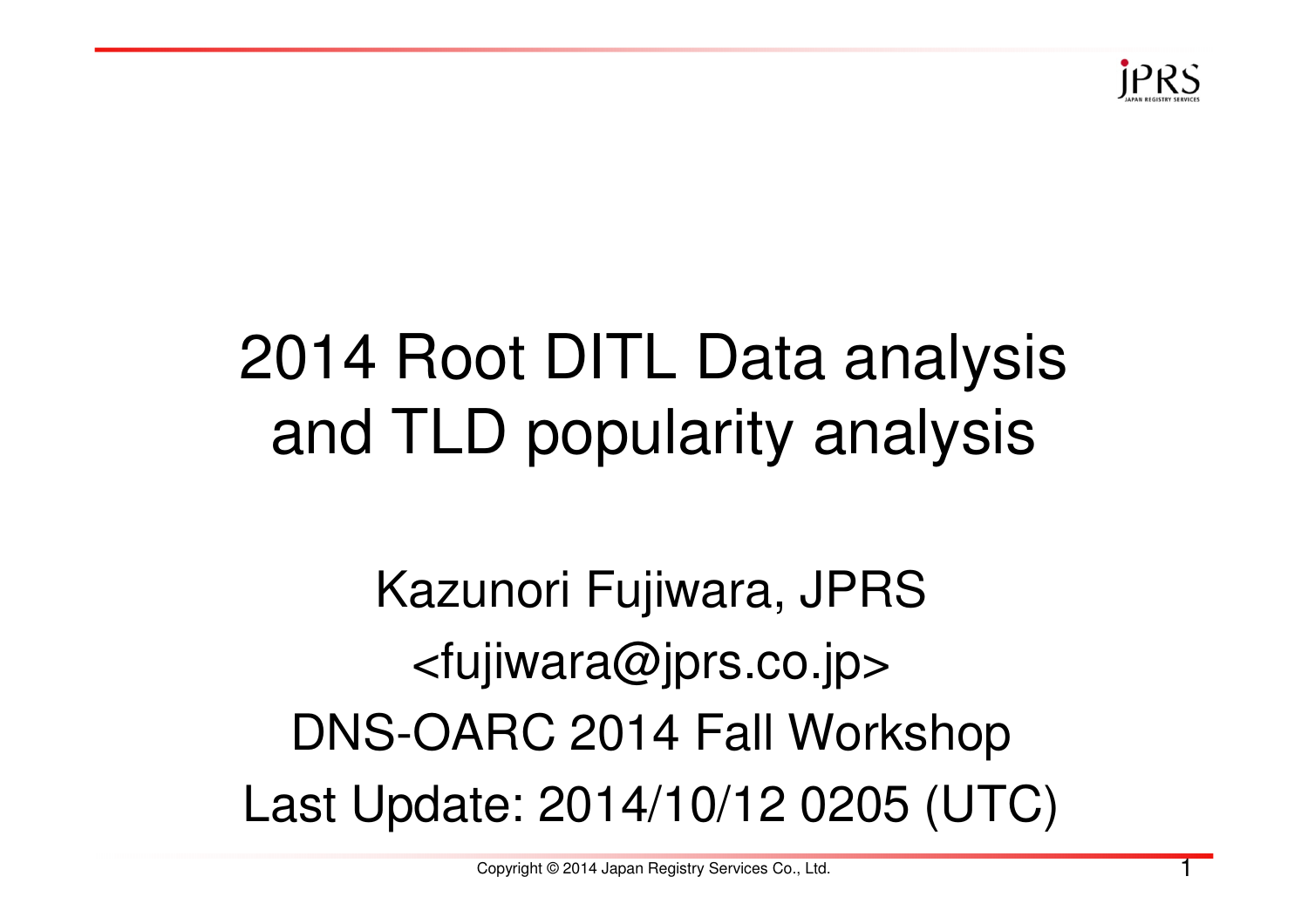

## DNS-OARC Root Datasets (1)

- • "A Day in the Life of the Internet" (DITL) is a large-scale data collection project undertaken by CAIDA and DNS-OARC every year since 2006.
	- –https://www.dns-oarc.net/oarc/data/ditl
	- – 50 hours packet capture at root DNS servers and other DNS servers (48 hours are used by this analysis)
	- – Source IP addresses of i.root-servers.net data are anonymized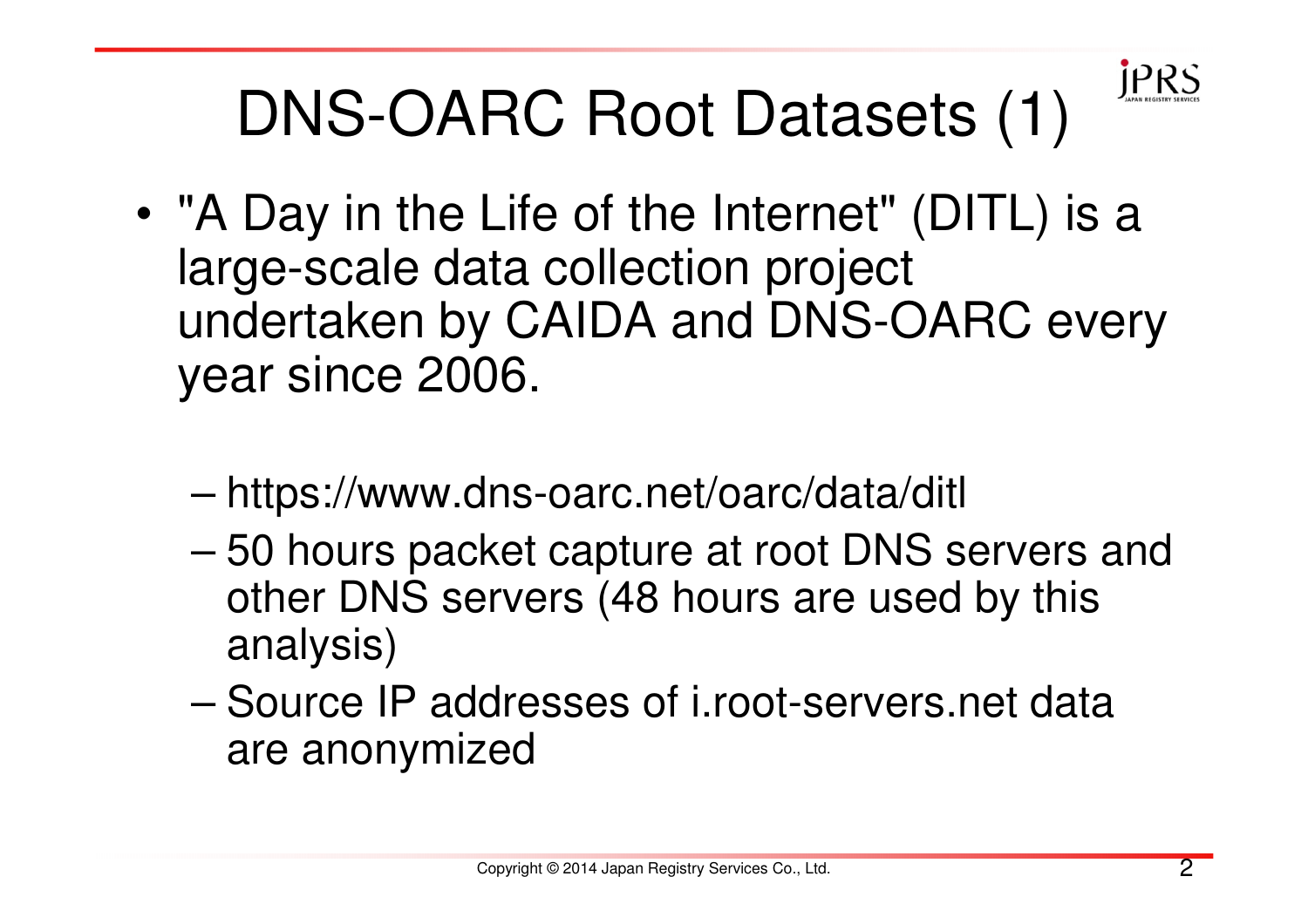## **JPRS** DNS-OARC Root Datasets (2)

| Year | Start (UTC) | End         | List of root servers               |
|------|-------------|-------------|------------------------------------|
| 2006 | Jan 10 0000 | Jan 12 0100 | c,e,f,k(4/13)                      |
| 2007 | Jan 09 0000 | Jan 11 0000 | c,f,k,m(4/13)                      |
| 2008 | Mar 18 0000 | Mar 20 0000 | a,c,e,f,h,k,l,m(8/13)              |
| 2009 | Mar 30 0000 | Apr 02 0000 | $ a,c,e,f,h,k,l,m(8/13), 72$ hours |
| 2010 | Apr 14 0000 | Apr 16 0000 | a,b,c,d,e,f,g,h,i,j,k,l,m(12/13)   |
| 2011 | Apr 12 1200 | Apr 14 1200 | a,c,d,e,f,h,j,k,l,m(10/13)         |
| 2012 | Apr 17 1200 | Apr 19 1200 | a,c,e,f,h,j,k,l,m(9/13)            |
| 2013 | May28 1200  | May30 1200  | a,c,d,e,f,h,j,k,l,m(10/13)         |
| 2014 | Apr 15 1200 | Apr 17 1200 | a,c,e,f,h,j,k,m(8/13)              |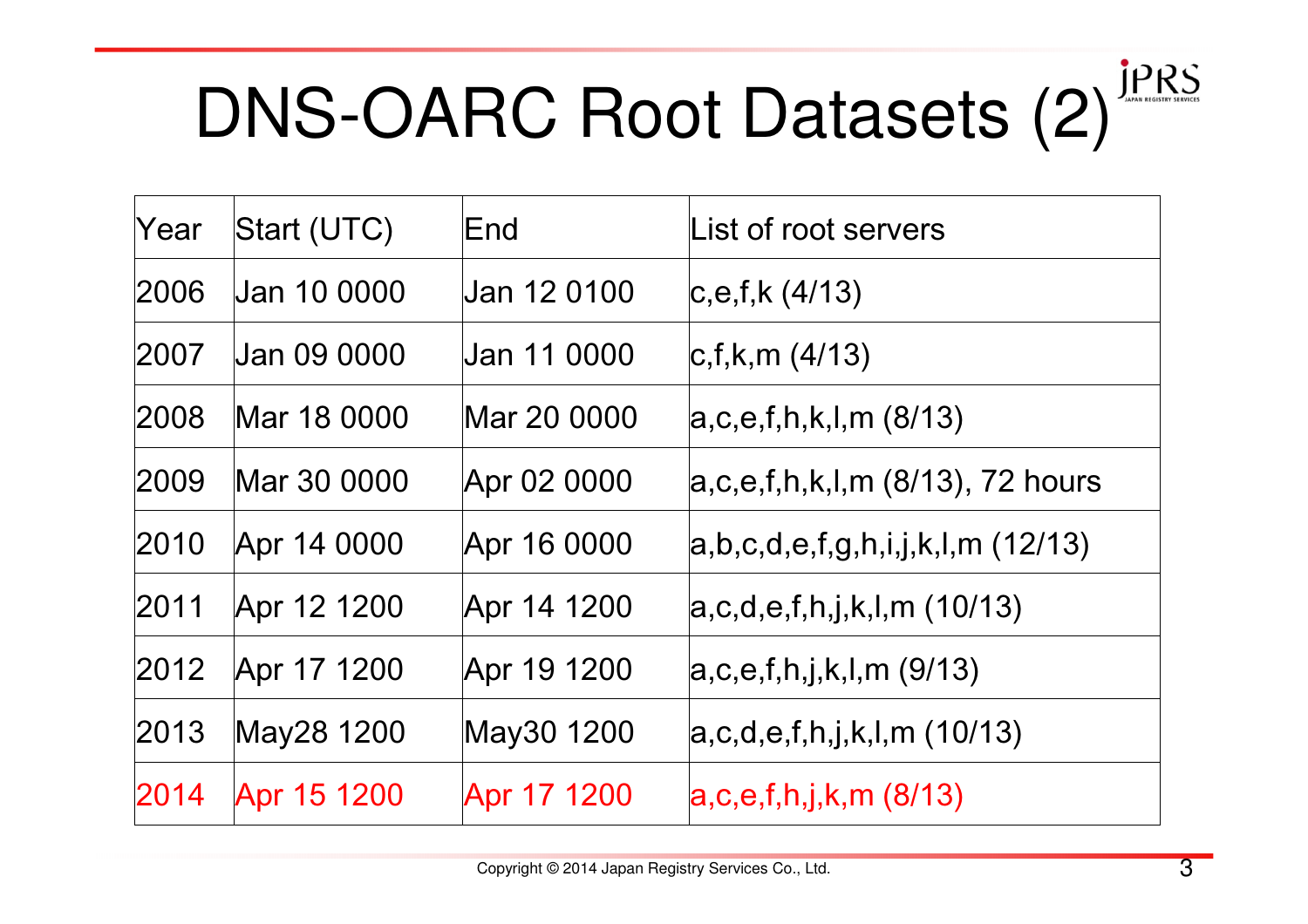### **JPRS** Differences between 2013 and 201448 hours data

| Year                          | 2013                         | 2014                                   |        |                     |  |                                  |       |
|-------------------------------|------------------------------|----------------------------------------|--------|---------------------|--|----------------------------------|-------|
| Root servers                  |                              | $a, c, d, e, f, h, j, k, l, m$ (10/13) |        |                     |  | $a, c, e, f, h, j, k, m$ (8/13)  |       |
|                               | <b>IP</b> addresses          | <b>Number of Queries</b>               |        | <b>IP</b> addresses |  | <b>Number of Queries</b>         |       |
| Total                         | 8,547,065                    | $2.78E+10$                             |        | 10,087,711          |  | $3.21E+10$                       |       |
| <b>RDO</b>                    | 6,081,035 71.15% 2.58E+10    |                                        | 92.79% |                     |  | 6,397,890 63.42% 2.99E+10 93.14% |       |
| <b>EDNS0</b>                  | 3,572,804 41.80% 1.95E+10    |                                        | 70.17% |                     |  | 4,054,627 40.19% 2.38E+10 74.28% |       |
| $DO=1$                        | 3,283,728 38.42% 1.89E+10    |                                        | 67.90% |                     |  | 3,751,076 37.18% 2.32E+10 72.32% |       |
| Update                        | 228,633 2.67% 7.05E+07 0.25% |                                        |        |                     |  | 237,136  2.35%  1.26E+08  0.39%  |       |
| Update Only                   | 179,874 2.10% 3.99E+07       |                                        | 0.14%  |                     |  | 182,447 1.81% 6.91E+05 0.22%     |       |
| Non-exist                     | 2,619,836 30.65% 1.17E+10    |                                        | 42.27% |                     |  | 2,563,956 25.42% 1.66E+10 51.90% |       |
| Exist                         | 8,142,126 95.26% 1.52E+10    |                                        | 54.68% |                     |  | 9,575,391 94.92% 1.42E+10 44.32% |       |
| $\overline{\phantom{a}}$ . NS | 2,082,649 24.37% 6.47E+08    |                                        | 2.33%  |                     |  | 2,220,978 22.02% 8.38E+08        | 2.61% |
| Only                          | 105,784 1.24% 6.25E+07       |                                        | 0.23%  | 200,267             |  | $1.99\%$ 6.21E+07                | 0.19% |
| . DNSKEY                      | 269,390                      | 3.15% 8.50E+06                         | 0.03%  | 521,733 5.17%       |  | $1.34E + 07$                     | 0.04% |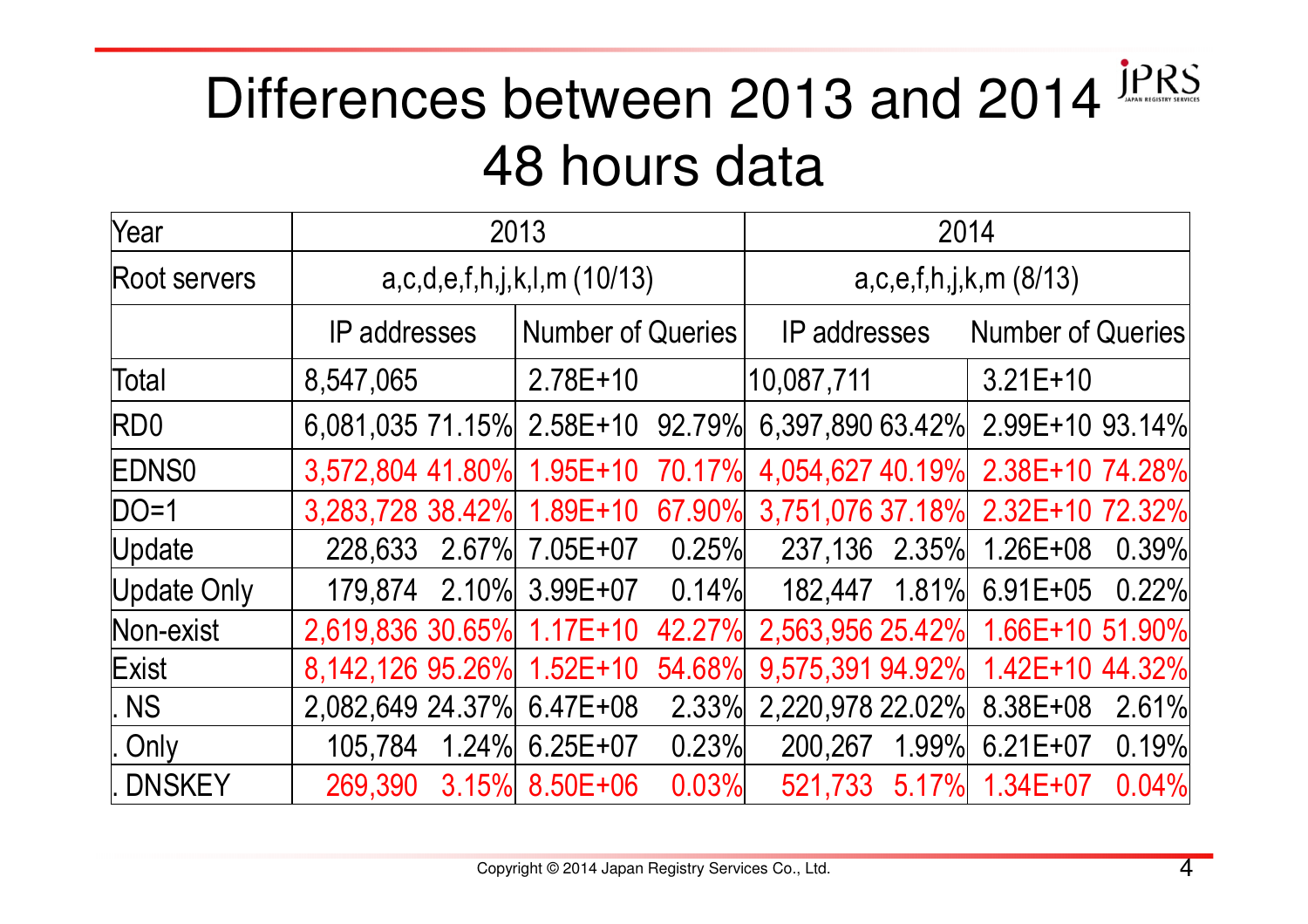### **JPRS** Differences between 2013 and 201448 hours data

| Year          | 2013                                                                                    |                                          |                                                                    |                     | 2014                            |                          |                        |               |
|---------------|-----------------------------------------------------------------------------------------|------------------------------------------|--------------------------------------------------------------------|---------------------|---------------------------------|--------------------------|------------------------|---------------|
| Root servers  |                                                                                         | $a, c, d, e, f, h, j, k, l, m$ (10/13)   |                                                                    |                     | $a, c, e, f, h, j, k, m$ (8/13) |                          |                        |               |
|               |                                                                                         | <b>IP</b> addresses<br>Number of Queries |                                                                    | <b>IP</b> addresses |                                 | <b>Number of Queries</b> |                        |               |
| Total         | $2.78E + 10$<br>8,547,065                                                               |                                          |                                                                    | 10,087,711          |                                 | $3.21E+10$               |                        |               |
| <b>RDO</b>    |                                                                                         |                                          | 2014 data derived from smaller number of roots (10 to 8)           |                     |                                 |                          |                        | 93.14%        |
| <b>IEDNS0</b> |                                                                                         |                                          | However, both number of IP addresses and queries increased         |                     |                                 |                          |                        | 74.28%        |
| $DO=1$        | 18% and 15%                                                                             |                                          |                                                                    |                     |                                 |                          |                        | 72.32%        |
| Update        | 228,633                                                                                 |                                          | 2.67% 7.05E+07                                                     | 0.25%               |                                 |                          | 237,136 2.35% 1.26E+08 | 0.39%         |
| Update Only   |                                                                                         |                                          | 179,874 2.10% 3.99E+07 0.14%                                       |                     |                                 |                          | 182,447 1.81% 6.91E+05 | 0.22%         |
| Non-exist     |                                                                                         |                                          | 2,619,836 30.65% 1.17E+10 42.27% 2,563,956 25.42% 1.66E+10 51.90%  |                     |                                 |                          |                        |               |
| Exist         | 8,142,126 95.26% 1.52E+10 54.68% 9,575,391 94.92% 1.42E+10 44.32%                       |                                          |                                                                    |                     |                                 |                          |                        |               |
| NS            | $\frac{1}{2}$<br>Increase of Non-existent TLD queries: 42.27% to 51.90%, 11.7B to 16.6B |                                          |                                                                    |                     |                                 |                          |                        |               |
| . Only        | $\frac{1}{2}$<br>However, number of IP addresses that send non-existent TLD queries     |                                          |                                                                    |                     |                                 |                          |                        |               |
| <b>DNSKEY</b> | decreased a little                                                                      |                                          |                                                                    |                     |                                 |                          |                        | $\frac{1}{2}$ |
|               |                                                                                         |                                          | Decrease of existent TLD queries: 54.68% to 44.32%, 15.2B to 14.2B |                     |                                 |                          |                        |               |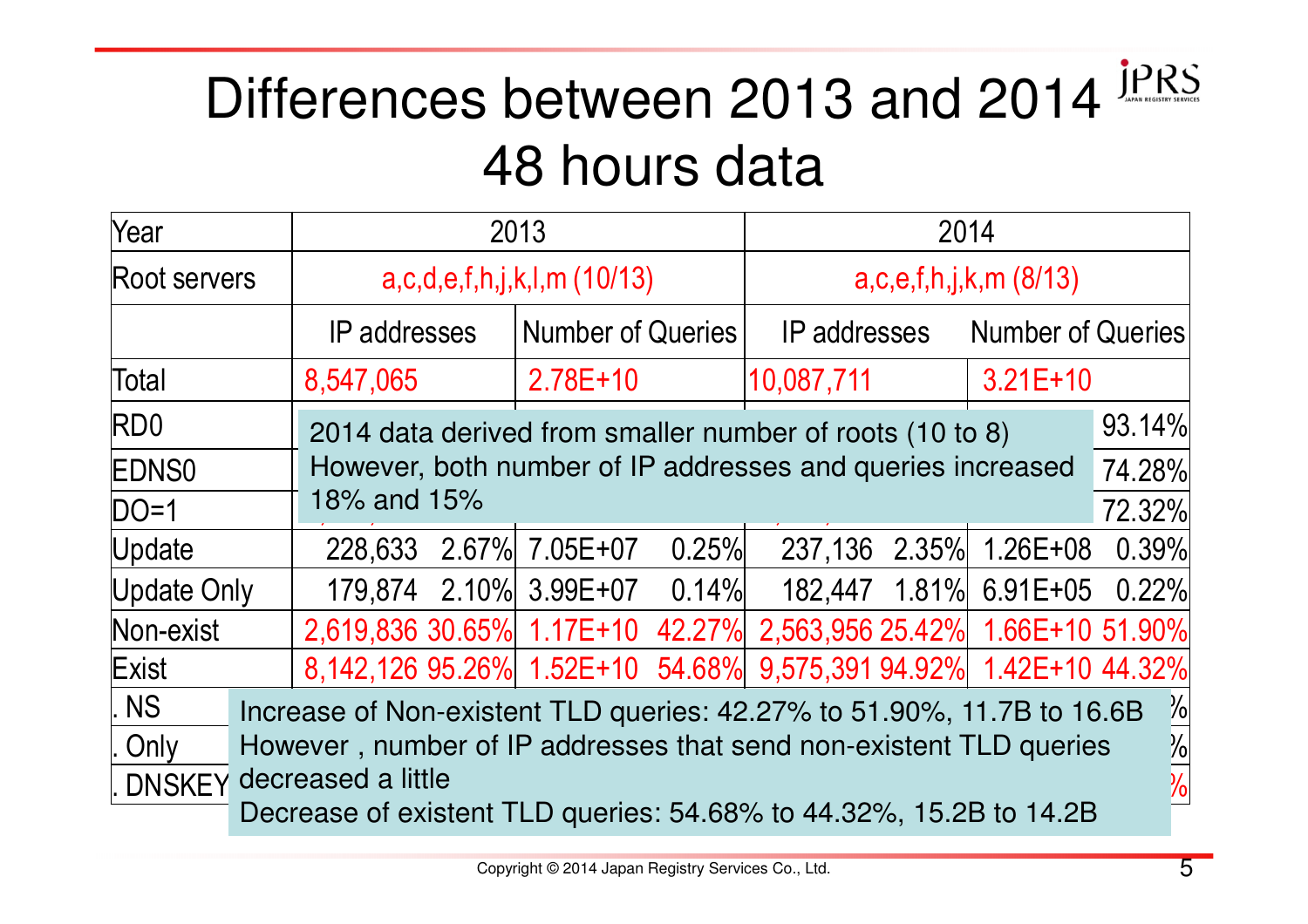

Num of Queries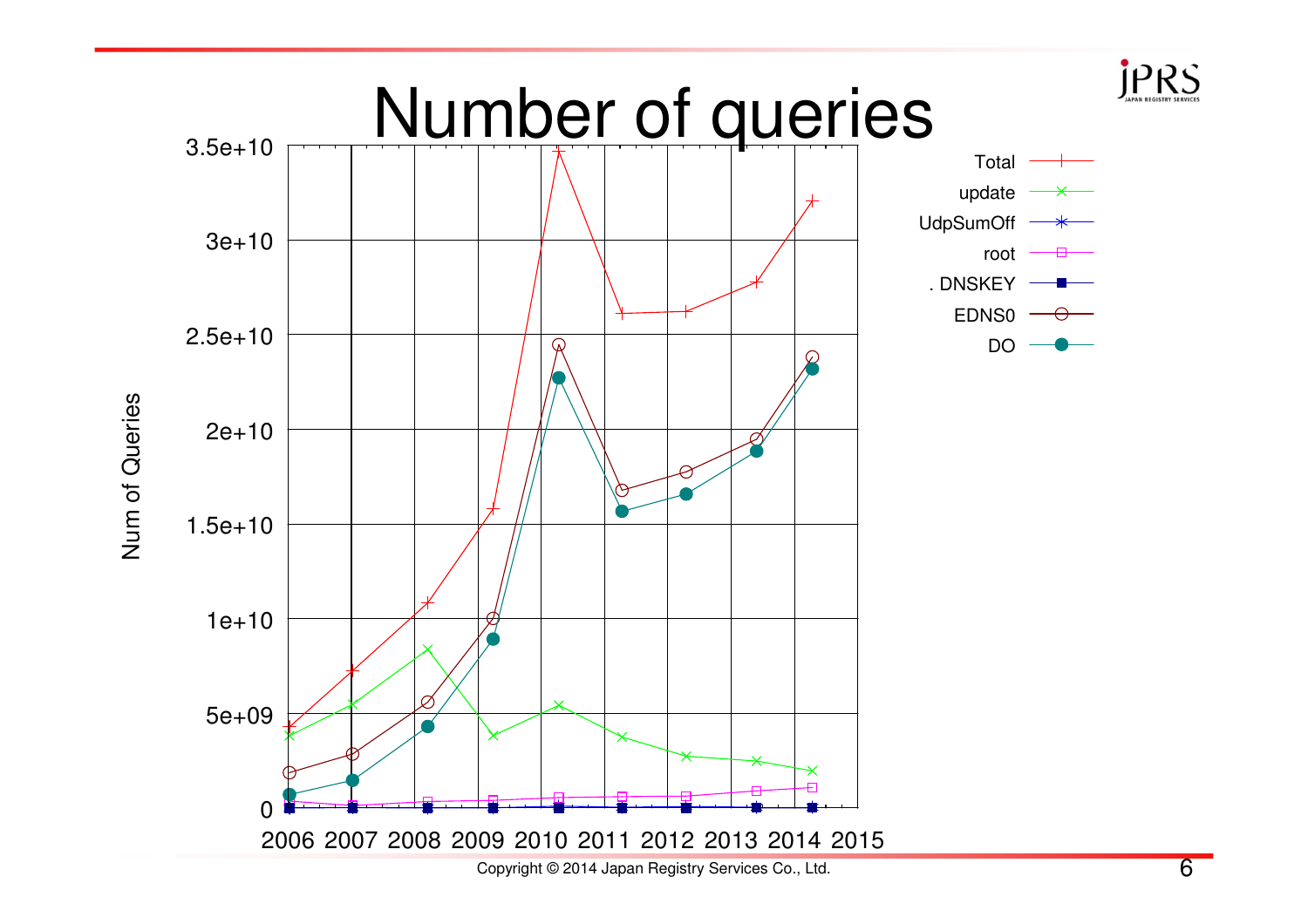## Number of IP addresses seen at root 48h

| Year               | 2011                                                      | 2012         |         | 2013      |      | 2014       |       |
|--------------------|-----------------------------------------------------------|--------------|---------|-----------|------|------------|-------|
| Data from          | 10 root                                                   | 9 root       |         | 10 root   |      | 8 root     |       |
| Total              | 7,591,031                                                 | 8,989,786    |         | 8,547,065 |      | 10,087,711 |       |
| RD <sub>0</sub>    | 5,846,612 77.0% 5,859,493 65.2% 6,081,035 71.1%           |              |         |           |      | 6,397,890  | 63.4% |
| <b>EDNS0</b>       | 2,340,543 30.8% 2,906,287 32.3% 3,572,804 41.8%           |              |         |           |      | 4,054,627  | 40.2% |
| $DO=1$             | 2,018,839 26.6% 2,621,660 29.2% 3,283,728 38.4%           |              |         |           |      | 3,751,076  | 37.2% |
| Update             | $1.4\%$<br>105,131                                        | 138,778 1.5% |         | 228,633   | 2.7% | 237,136    | 2.4%  |
| Update Only        | 71,972 0.9%                                               | 99,902 1.1%  |         | 179,874   | 2.1% | 182,447    | 1.8%  |
|                    | 2,606,340 34.3% 2,641,072 29.4% 2,619,836 30.7% 2,563,956 |              |         |           |      |            | 25.4% |
|                    | 7,361,794 97.0% 8,697,606 96.7% 8,142,126 95.3%           |              |         |           |      | 9,575,391  | 94.9% |
| . NS               | 1,940,015 25.6% 1,871,995 20.8% 2,082,649 24.4%           |              |         |           |      | 2,220,978  | 22.0% |
| . Only             | 0.4%<br>26,877                                            | 36,920       | 0.4%    | 105,784   | 1.2% | 200,267    | 2.0%  |
| LDNSKEY (RD0)      | 0.2%<br>14,092                                            | 43,782       | 0.5%    | 269,390   | 3.2% | 521,733    | 5.2%  |
| DNSKEY Only        | 0.0%<br>571                                               | 2,828        | $0.0\%$ | 64,612    | 0.8% | 146,752    | 1.5%  |
| Non-exist<br>Exist | $\Gamma$ DNICO and DO quanort is enrogating arodually     |              |         |           |      |            |       |

- • EDNS0 and DO support is spreading gradually
	- (ratio decreased, number increased in 2014) $\bullet$
- Probable DNSSEC validators are still increasing (0.2% to 5.2%, 14,092 to 521,733)
- • Some of them send "." queries only 571 to 146,752(RFC 5011 test ? Configuration only?)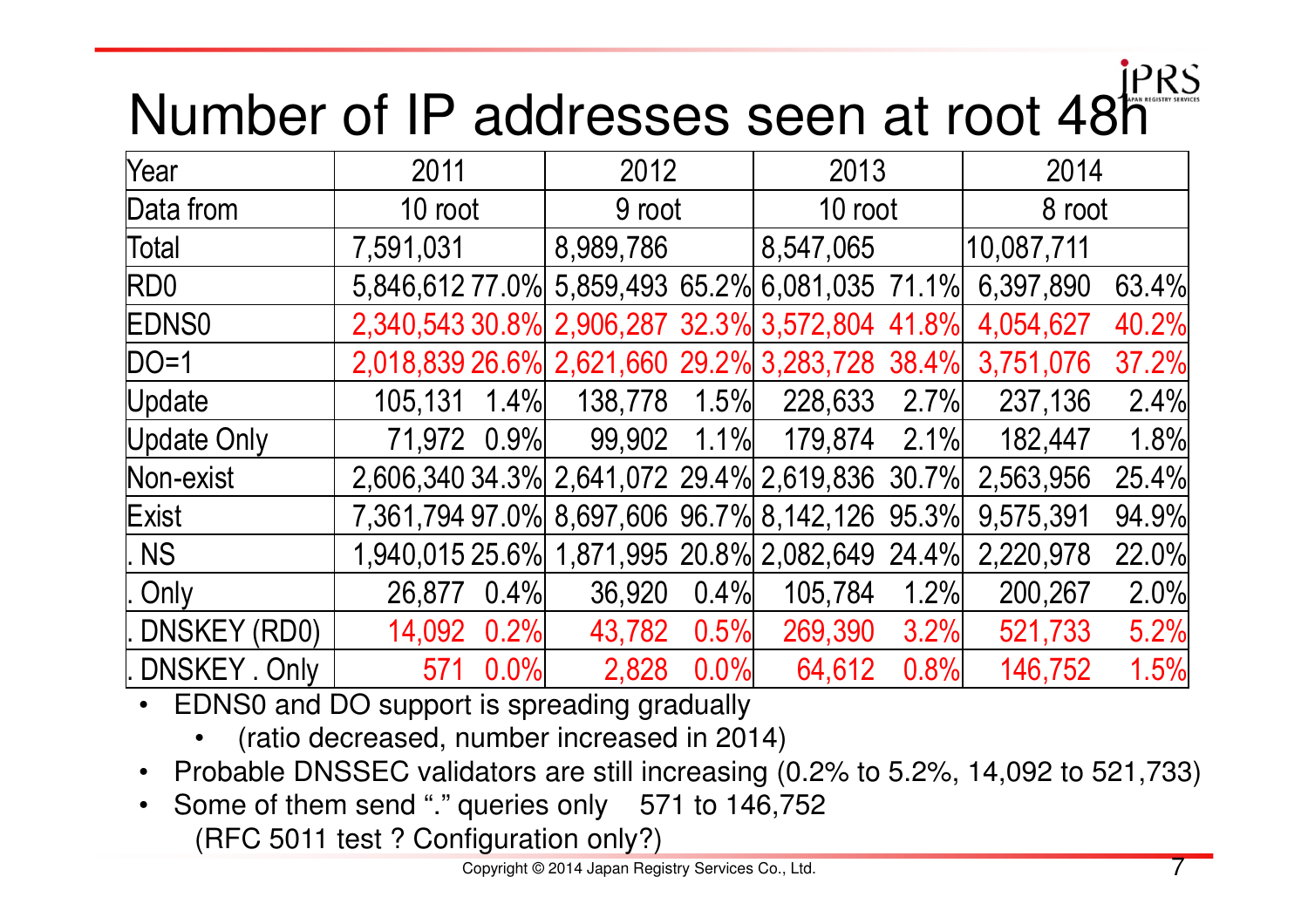

Num of IP addresses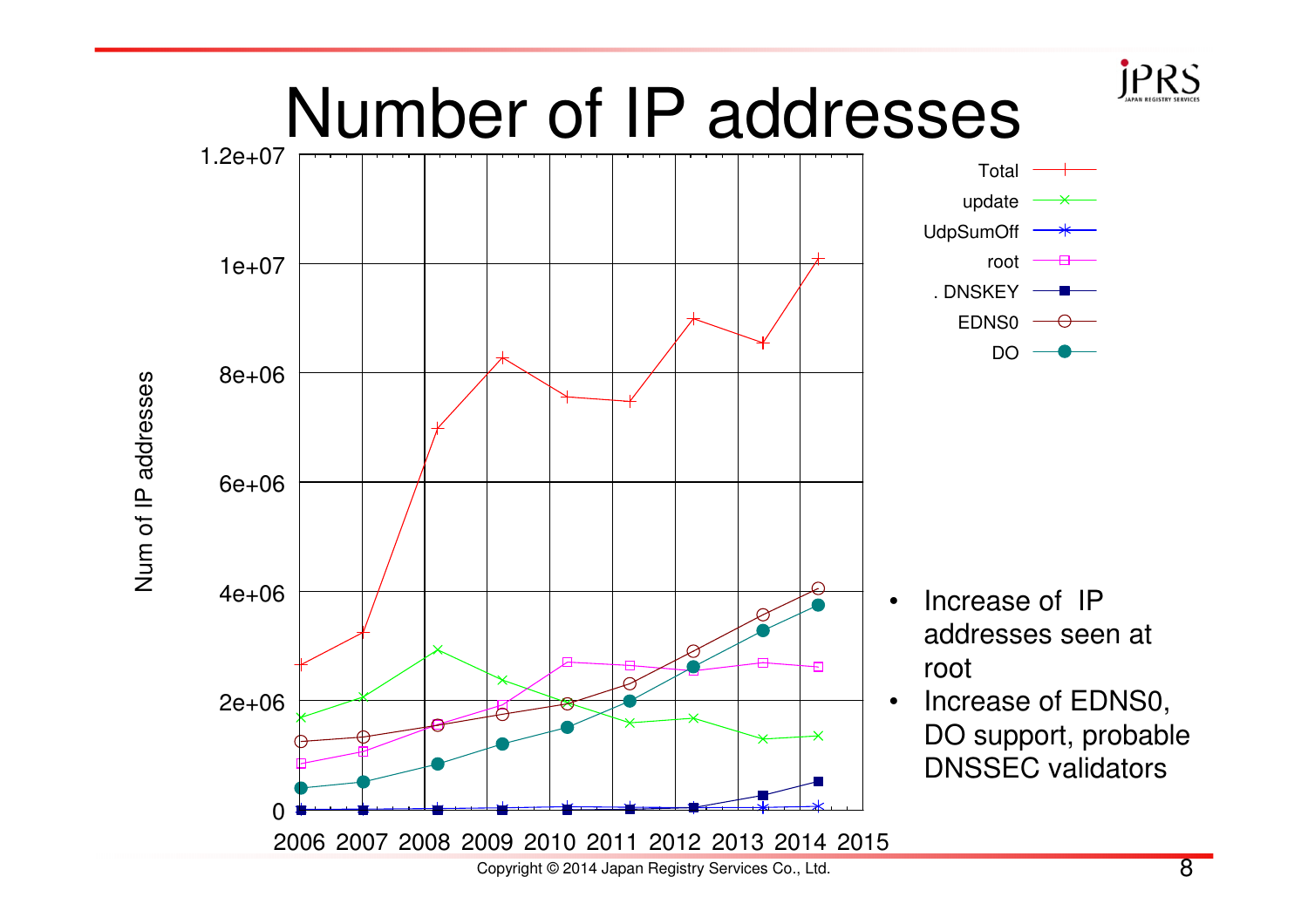### **JPRS** Ratio of addresses/queries



| EDNS0/Queries          |
|------------------------|
| <b>DO/Queries</b><br>⋇ |
| EDNS0/Addresses        |
| DO/Addresses           |
| root/Addresses         |
| update/Addresses       |
| update/Queries         |
| root/Queries           |
| .DNSKEY/Addresses      |
| . DNSKEY/Queries       |
| UdpSumOff/Addresses    |
| UdpSumOff/Queries      |

- •Increase of EDNS0, DO support
- •Decrease of Update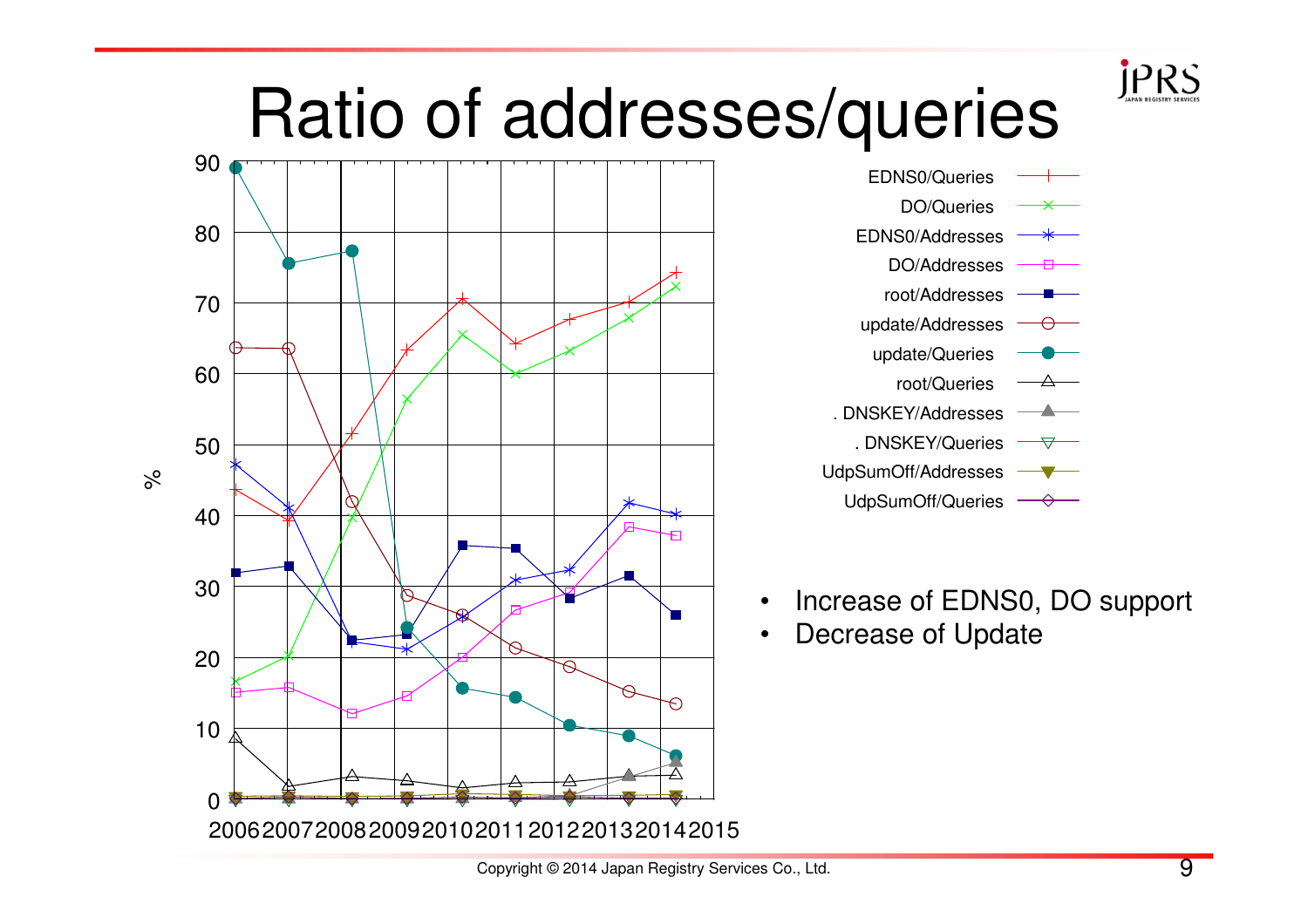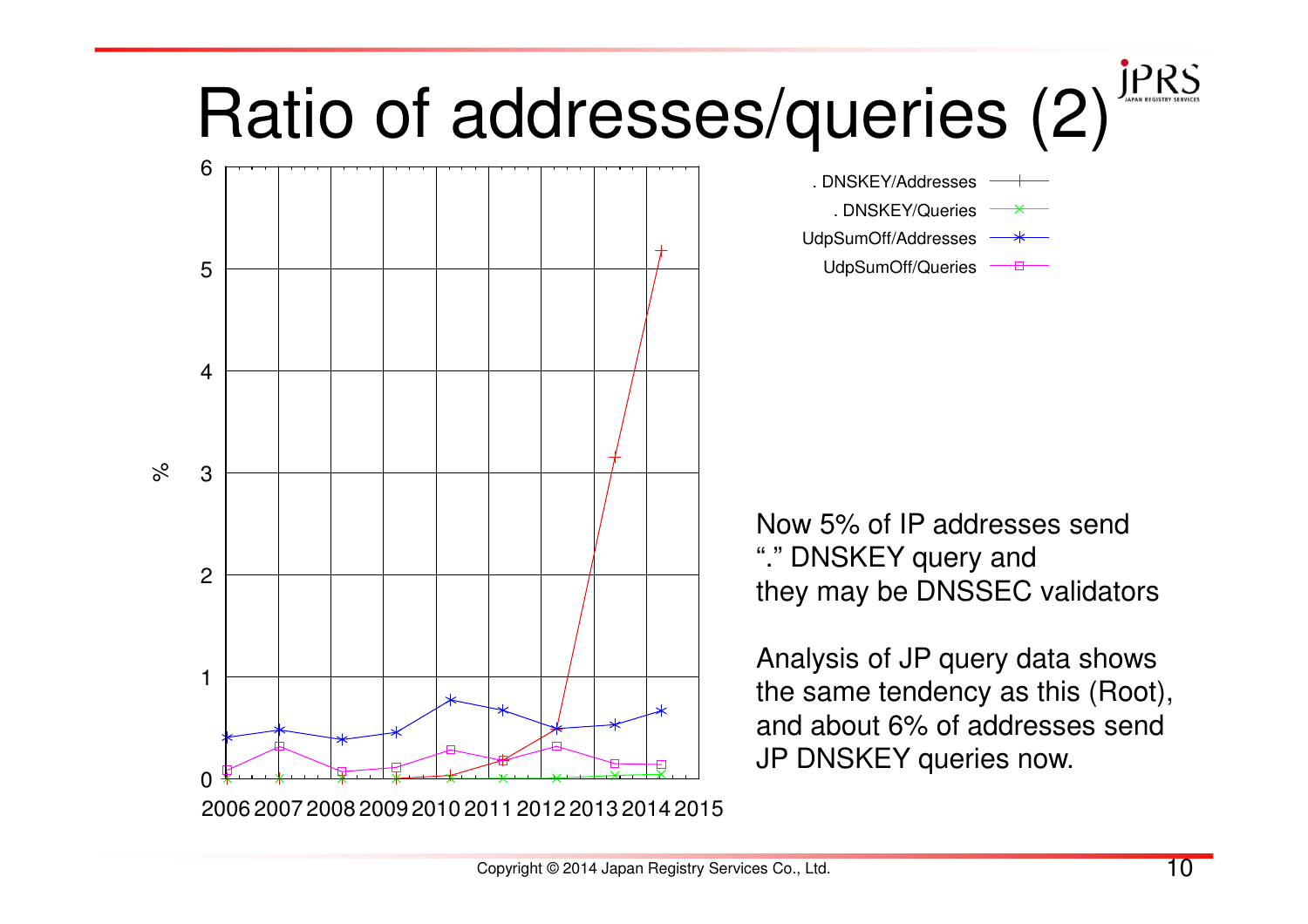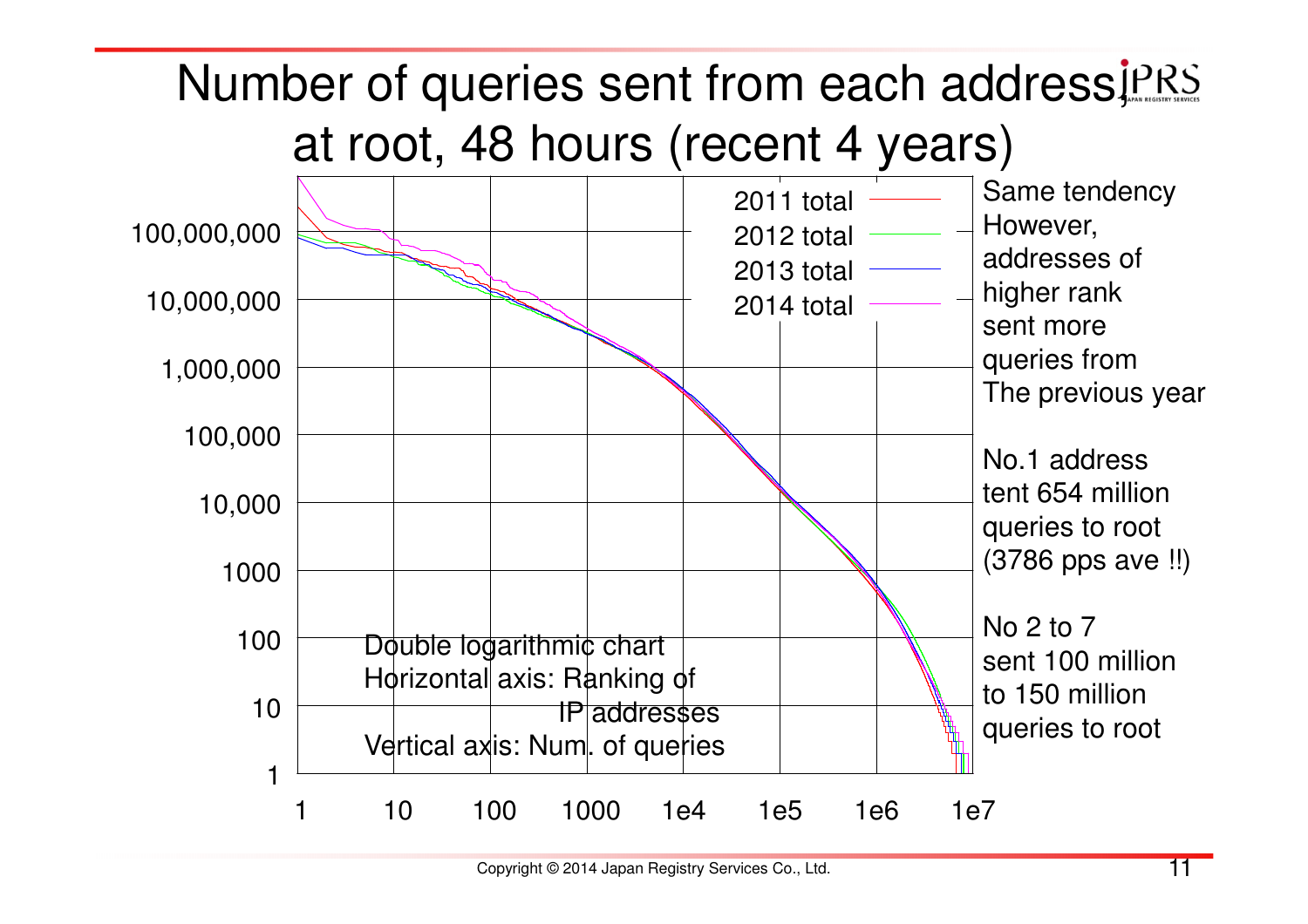# Result of 2014 DITL data analysis<sup>jers</sup>

- Both number of IP addresses and queries increased (18% and 15) in spite of data source root servers decreased (10 to 8)
- Number of IP addresses which support EDNS0 and DNSSEC increased (about 500,000), however ratio decreased a little
- • Number of probable DNSSEC validators is still increasing and now 5% of IP addresses may be DNSSEC validators
- There is a strange IP address which sent over 600,000,000 queries within 48 hours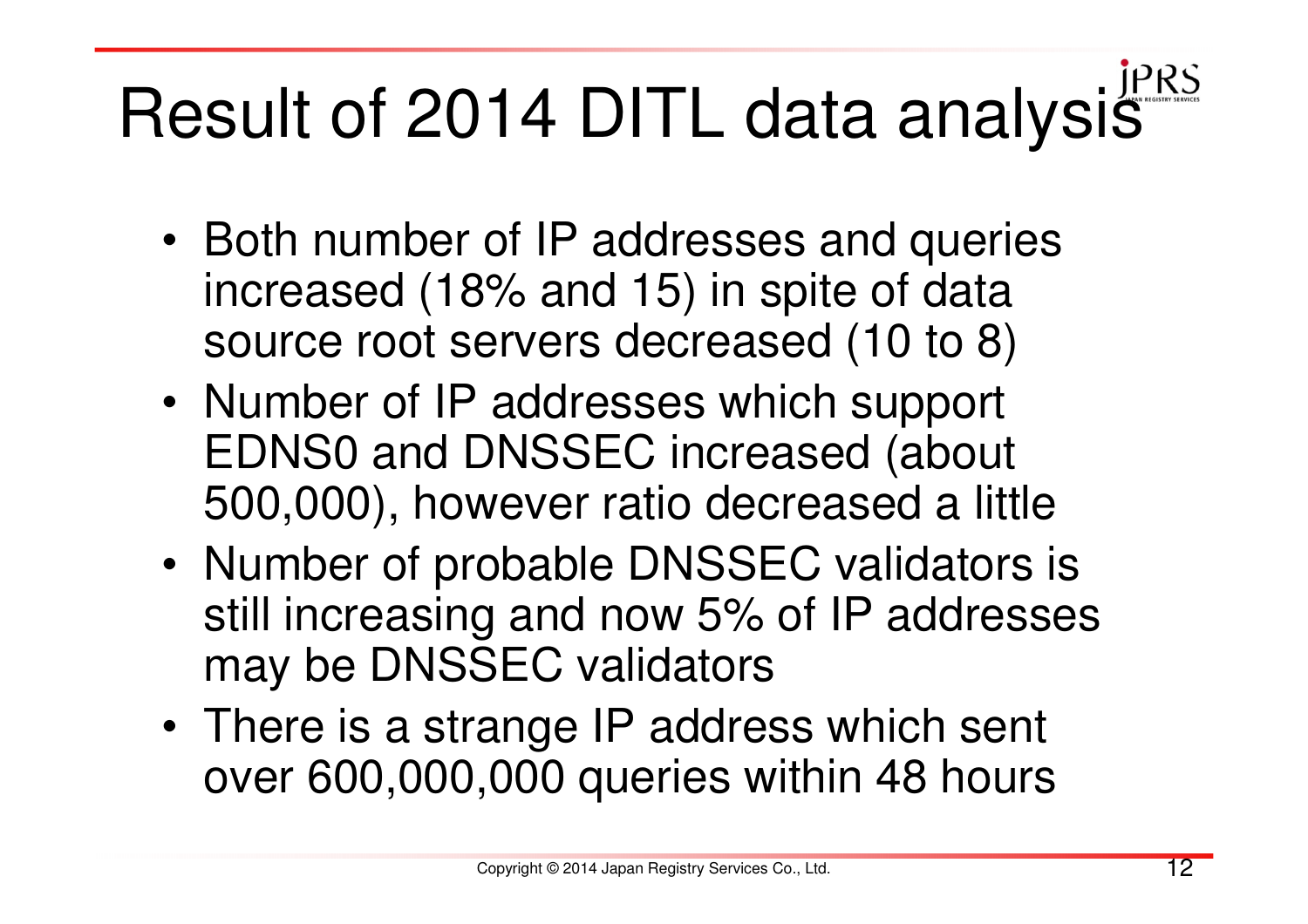

## TLD popularity analysis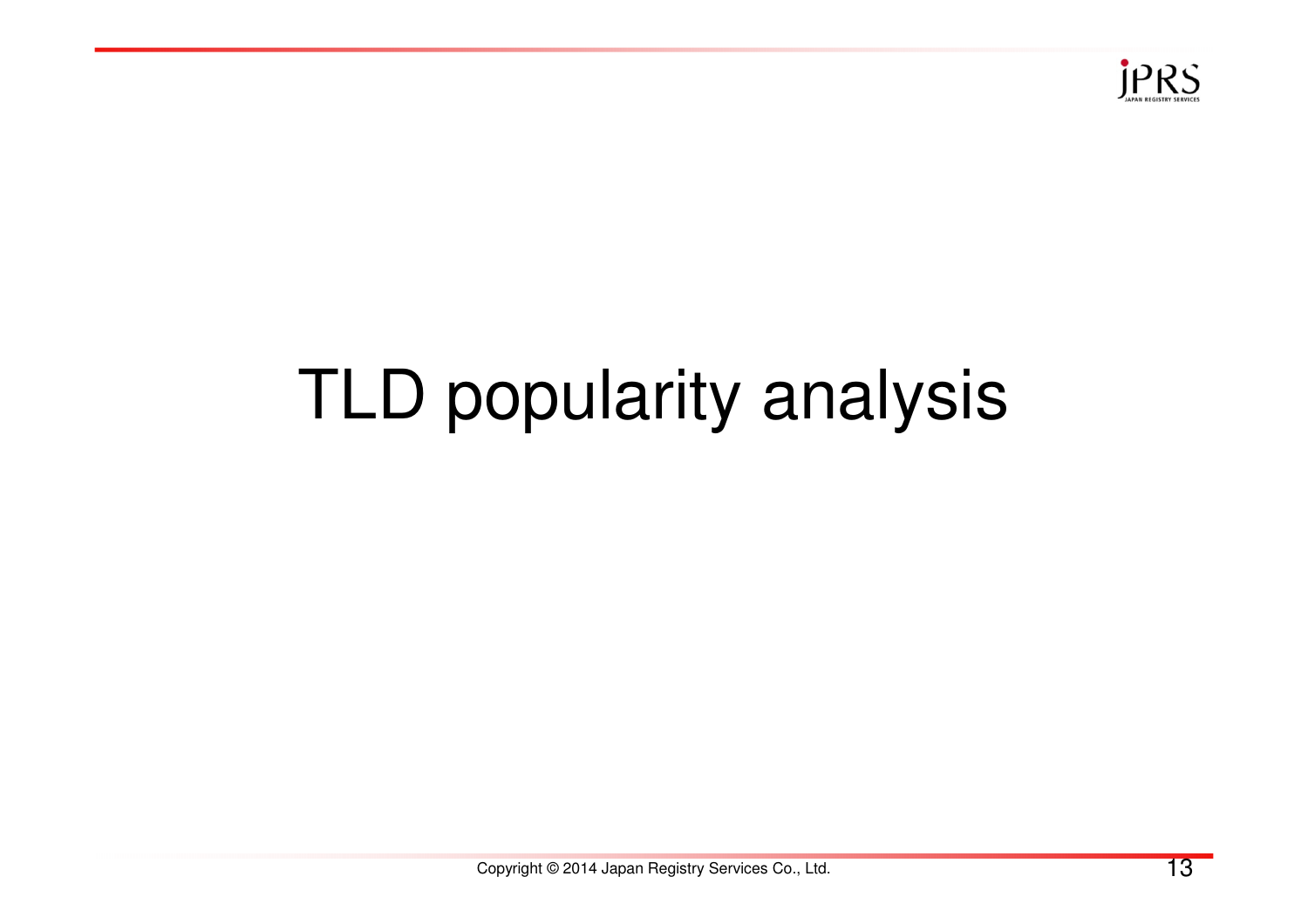

## TLD popularity ?

- •Each query to root contains TLD name
- • Assumption
	- – If an end user access to a website in a TLD, a full-resolver send queries which contain the TLD to Root
- • Method
	- – For each IP address, extract TLDs from queries which the address sent to root
		- It is recorded in tldbitmap
	- – For each TLD, count number of IP addresses which sent the TLD queries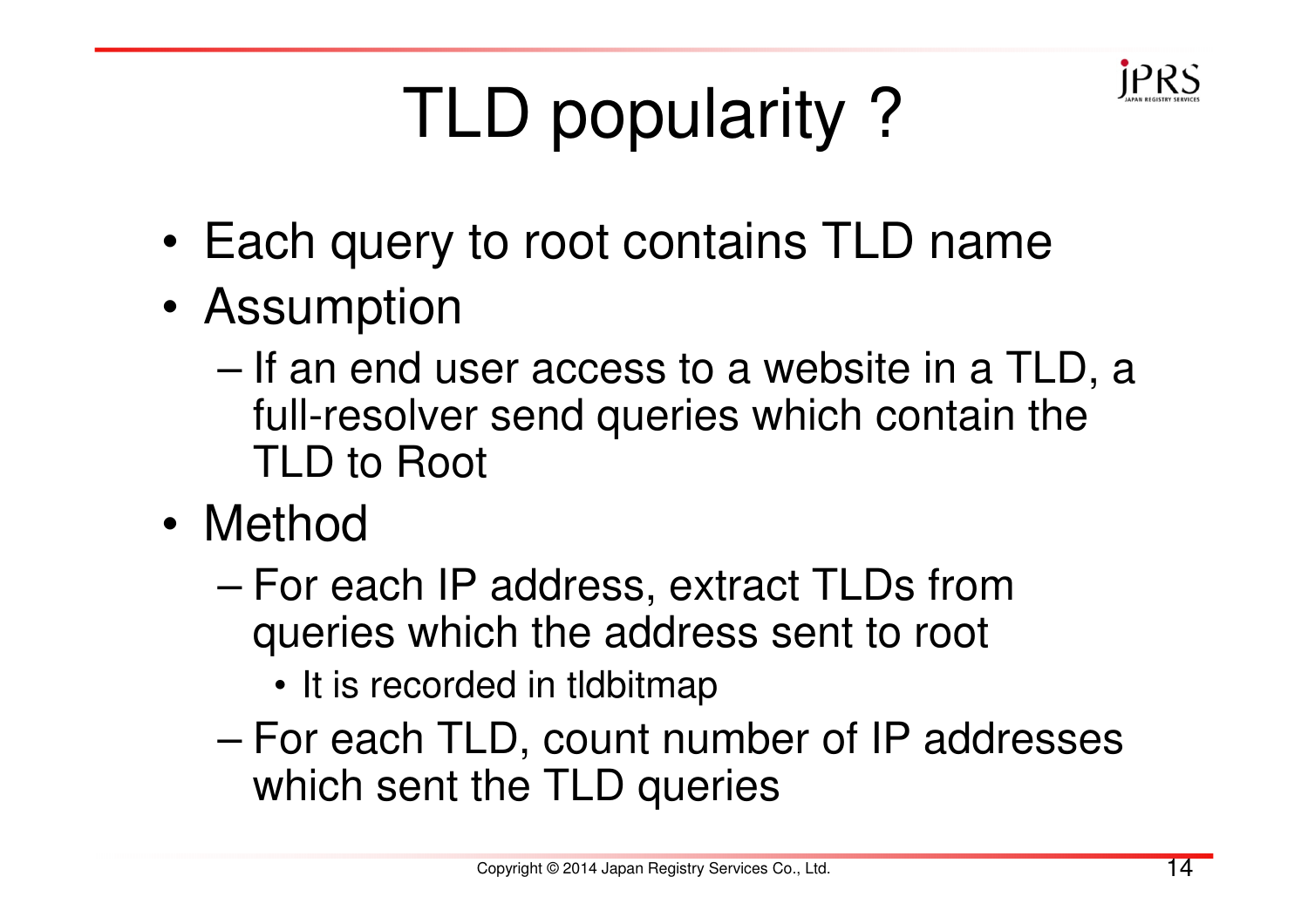## TLD list



- • Delegated TLDs from root zone
	- – Delegated date is important to classify TLD existence (in previous analysis)
- • Some popular non-existent TLDs
	- bind (version.bind)
	- server (id.server)
	- –local
	- –localhost localdomain loghost localnet internal
	- i2p exit zkey gnu onion bit
		- from draft-grothoff-iesg-special-use-p2p-names
	- –home belkin alt flets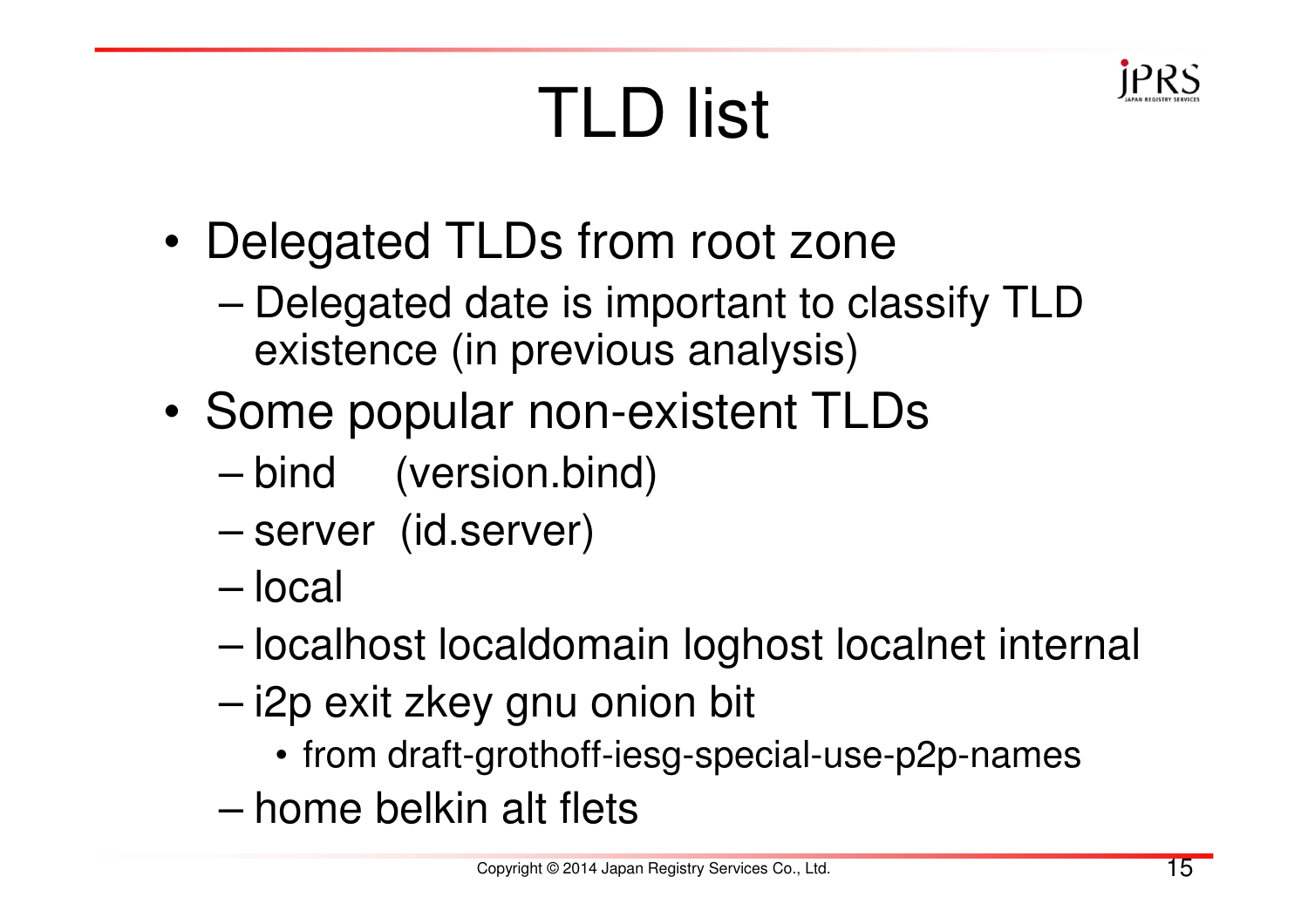# TLD ranking (query volume), 2014, 48h

| lrank          | TLD         | Num of                                            | Ratio of | Num of          | Ratio of        |
|----------------|-------------|---------------------------------------------------|----------|-----------------|-----------------|
|                |             | queries                                           | queries  | <b>IP</b> addrs | <b>IP</b> addrs |
| 1              | com         | $6.3E + 09$                                       | 19.6%    | 7,707,003       | 76.4%           |
| $\overline{2}$ | net         | $2.92E + 09$                                      | 9.1%     | 4,714,908       | 46.7%           |
| 3              | local       | $1.84E + 09$                                      | 5.7%     | 958,831         | 9.5%            |
| $\overline{4}$ | home        | 7.67E+08                                          | 2.4%     | 258,256         | 2.6%            |
| 5              | org         | $5.75E + 08$                                      | 1.8%     | 3,602,061       | 35.7%           |
| 6              | cn          | $5.09E + 08$                                      | 1.6%     | 1,765,917       | 17.5%           |
| $\overline{7}$ | arpa        | 4.96E+08                                          | 1.5%     | 2,239,253       | 22.2%           |
| 8              | internal    | $4.26E + 08$                                      | 1.3%     | 95,269          | 0.9%            |
| 9              | localdomain | $3.97E + 08$                                      | 1.2%     | 228,244         | 2.3%            |
| 10             | localhost   | $3.18E + 08$                                      | 1.0%     | 85,721          | 0.8%            |
| 11             | ru          | $2.36E + 08$                                      | 0.7%     | 1,593,528       | 15.8%           |
| 12             | belkin      | $1.95E + 08$                                      | 0.6%     | 105,200         | 1.0%            |
| 13             | uk          | $1.86E + 08$                                      | 0.6%     | 2,366,576       | 23.5%           |
| 14             | de          | $1.75E + 08$                                      | 0.5%     | 2,230,824       | 22.1%           |
| 15             | info        | $1.39E + 08$                                      | 0.4%     | 2,261,243       | 22.4%           |
| 16             | jp          | $1.38E + 08$                                      | 0.4%     | 1,437,134       | 14.2%           |
|                |             | Convright © 2014 Japan Registry Services Co. Ltd. |          |                 | 16              |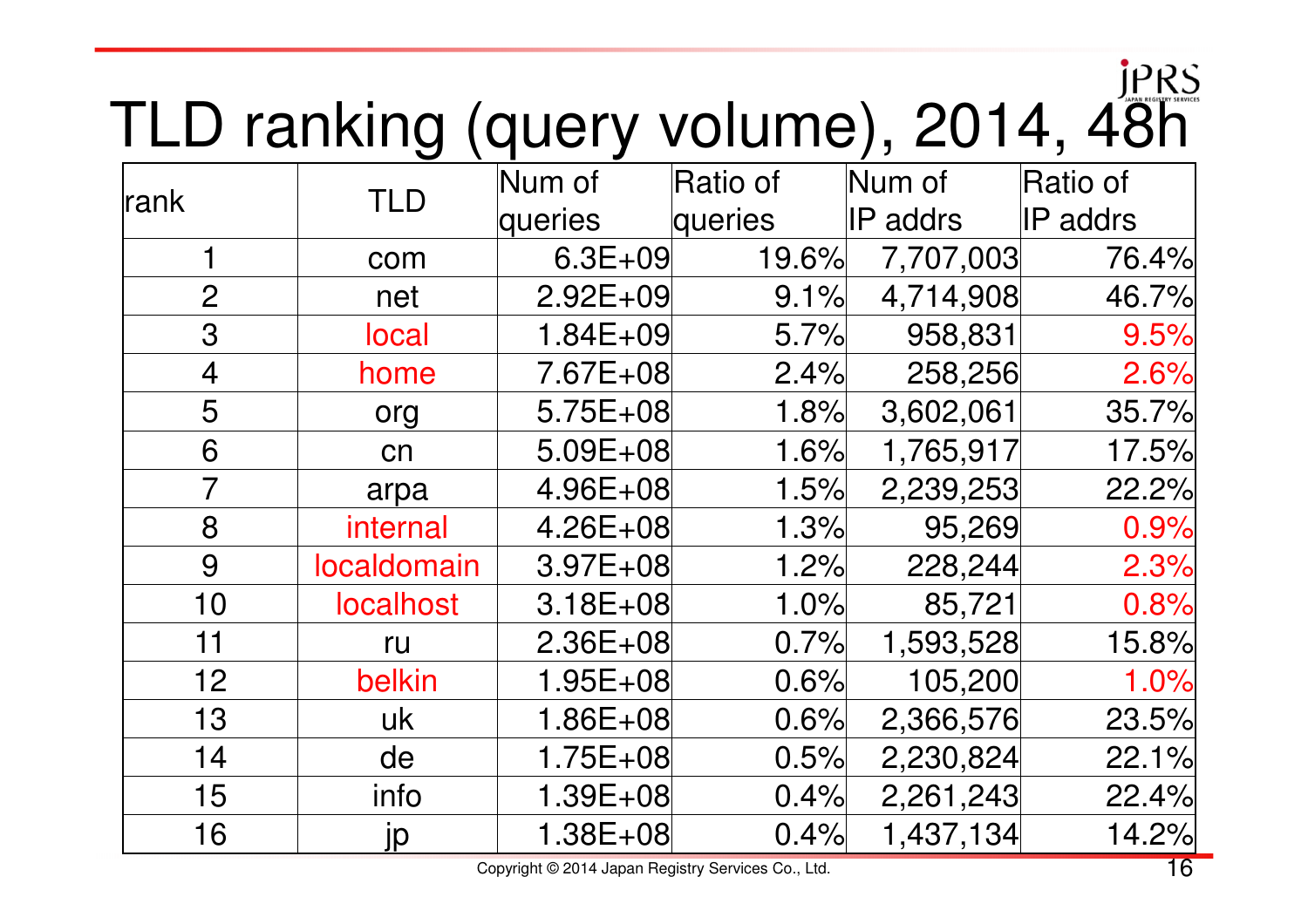# TLD ranking (query volume), 2014, 48h

| rank                                                               | TLD                                                                 | Num of                                             | Ratio of | Num of          | Ratio of        |
|--------------------------------------------------------------------|---------------------------------------------------------------------|----------------------------------------------------|----------|-----------------|-----------------|
|                                                                    |                                                                     | queries                                            | queries  | <b>IP</b> addrs | <b>IP</b> addrs |
|                                                                    | com                                                                 | $6.3E + 09$                                        | 19.6%    | 7,707,003       | 76.4%           |
| $\overline{2}$                                                     | net                                                                 | $2.92E + 09$                                       | 9.1%     | 4,714,908       | 46.7%           |
| 3                                                                  | <b>local</b>                                                        | $1.84E + 09$                                       | 5.7%     | 958,831         | 9.5%            |
| $\overline{4}$                                                     | home                                                                | 7.67E+08                                           | 2.4%     | 258,256         | 2.6%            |
| 5                                                                  | org                                                                 | $5.75E + 08$                                       | 1.8%     | 3,602,061       | 35.7%           |
| 6                                                                  | cn                                                                  | $5.09E + 08$                                       | 1.6%     | 1,765,917       | 17.5%           |
| $\overline{7}$                                                     | arpa                                                                | $4.96E + 08$                                       | 1.5%     | 2,239,253       | 22.2%           |
| 8                                                                  | internal                                                            | $4.26E + 08$                                       | 1.3%     | 95,269          | 0.9%            |
| 9                                                                  | <b>localdomain</b>                                                  | $3.97E + 08$                                       | 1.2%     | 228,244         | 2.3%            |
| 10                                                                 | <b>localhost</b>                                                    | $3.18E + 08$                                       | 1.0%     | 85,721          | 0.8%            |
| 11                                                                 | ru                                                                  | $2.36E + 08$                                       | 0.7%     | 1,593,528       | 15.8%           |
| 12                                                                 | belkin                                                              | $1.95E + 08$                                       | 0.6%     | 105,200         | 1.0%            |
|                                                                    | com, net are very popular (28.7%)                                   |                                                    |          |                 | 5%              |
| Root servers receives many non delegated popular TLD queries<br>1% |                                                                     |                                                    |          |                 |                 |
|                                                                    | Their query volumes are higher than delegated TLDs (because of TTL) |                                                    |          |                 | 4%              |
|                                                                    | local is leaking well                                               |                                                    |          |                 | 2%              |
|                                                                    |                                                                     | Copyright © 2014 Japan Registry Services Co., Ltd. |          |                 | 17              |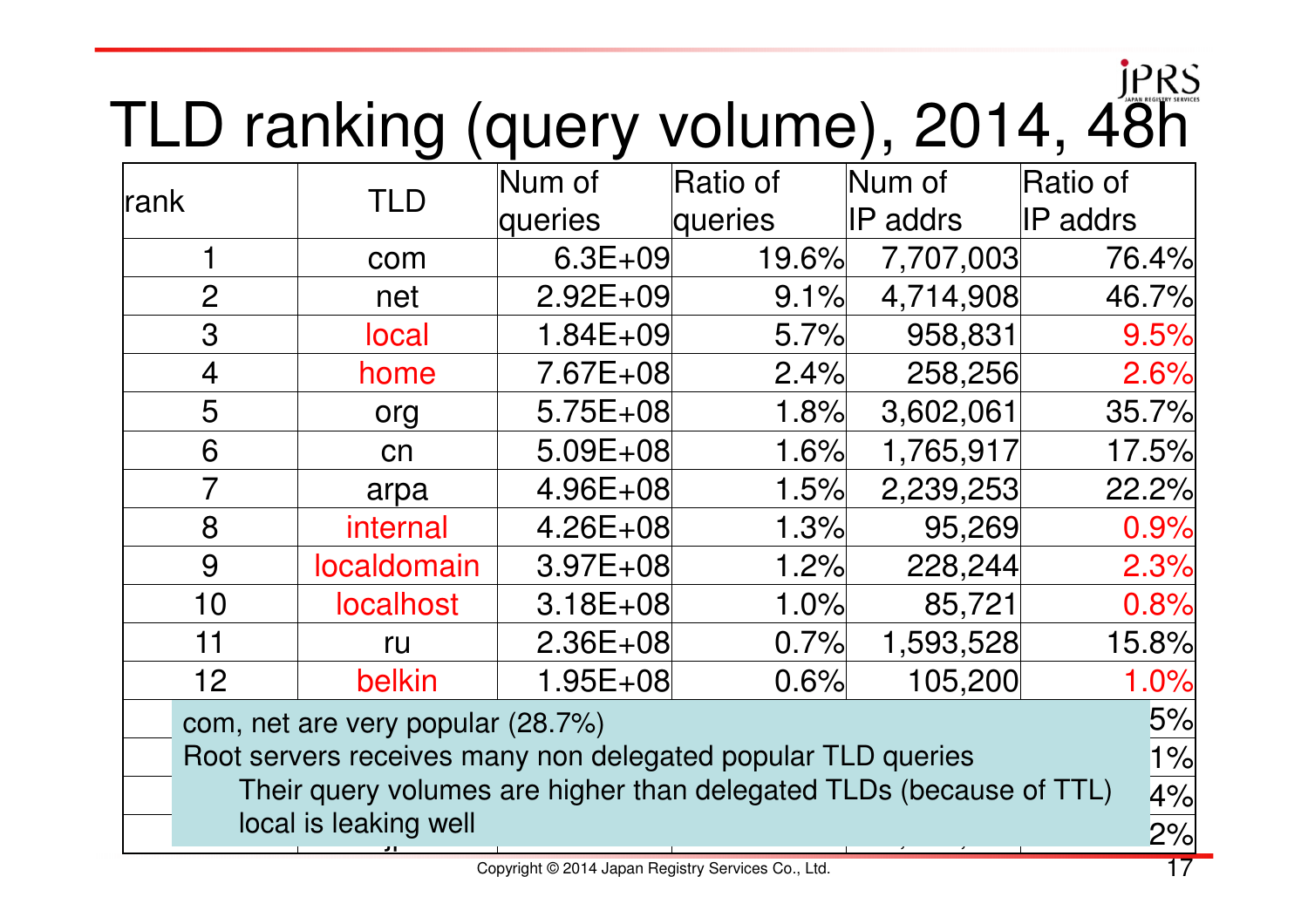|                |               | TLD ranking (IP addrs), 2014, 48MPRS<br>Trank TLD Num of IP addrs Ratio of addrs Ratio of Queries |       |       |
|----------------|---------------|---------------------------------------------------------------------------------------------------|-------|-------|
|                |               |                                                                                                   |       |       |
| 1              | com           | 7,707,003                                                                                         | 76.4% | 19.6% |
| $\overline{2}$ | net           | 4,714,908                                                                                         | 46.7% | 9.1%  |
| 3              | org           | 3,602,061                                                                                         | 35.7% | 1.8%  |
| $\overline{4}$ | uk            | 2,366,576                                                                                         | 23.5% | 0.6%  |
| 5              | info          | 2,261,243                                                                                         | 22.4% | 0.4%  |
| 6              | arpa          | 2,239,253                                                                                         | 22.2% | 1.5%  |
| $\overline{7}$ | de            | 2,230,824                                                                                         | 22.1% | 0.5%  |
| 8              | cn            | 1,765,917                                                                                         | 17.5% | 1.6%  |
| 9              | ru            | 1,593,528                                                                                         | 15.8% | 0.7%  |
| 10             | fr            | 1,542,618                                                                                         | 15.3% | 0.2%  |
| 11             | biz           | 1,520,356                                                                                         | 15.1% | 0.2%  |
| 12             | eu            | 1,453,687                                                                                         | 14.4% | 0.2%  |
| 13             | $\frac{j}{p}$ | 1,437,134                                                                                         | 14.2% | 0.4%  |
| 14             | nl            | 1,414,254                                                                                         | 14.0% | 0.2%  |
| 15             | <b>US</b>     | 1,394,847                                                                                         | 13.8% | 0.2%  |
|                |               | Copyright © 2014 Japan Registry Services Co., Ltd.                                                |       | 18    |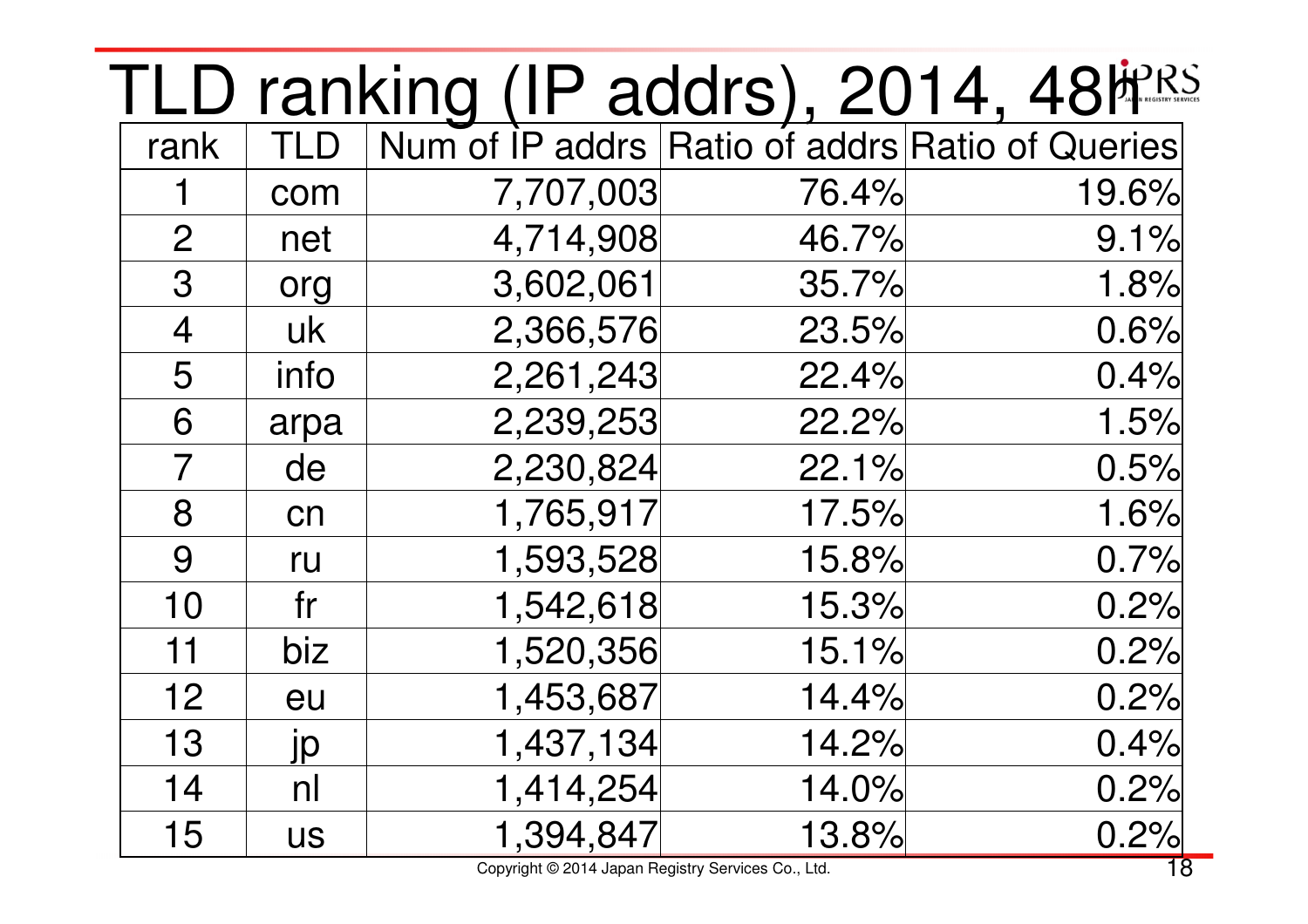| TLD ranking (IP addrs), 2014, 48 <sup>hPRS</sup><br>Trank TLD Num of IP addrs Ratio of addrs Ratio of Queries |                                                        |                                                       |       |  |      |  |  |  |
|---------------------------------------------------------------------------------------------------------------|--------------------------------------------------------|-------------------------------------------------------|-------|--|------|--|--|--|
|                                                                                                               | Comparison with JP data                                |                                                       |       |  |      |  |  |  |
|                                                                                                               |                                                        |                                                       |       |  | 1%   |  |  |  |
|                                                                                                               |                                                        | JPRS collects packet captures of all JP DNS servers,  |       |  | .8%  |  |  |  |
|                                                                                                               |                                                        | around the same timing as DNS-OARC DITL 2014          |       |  | .6%  |  |  |  |
|                                                                                                               |                                                        | • There were 2,129,261 IP addresses that sent *.JP    |       |  | .4%  |  |  |  |
|                                                                                                               |                                                        | queries to JP DNS servers, at the same timing of      |       |  | .5%  |  |  |  |
|                                                                                                               | <b>2014 DITL</b>                                       |                                                       |       |  | .5%  |  |  |  |
|                                                                                                               |                                                        | • Root data shows that there were 1,437,134 IP        |       |  | .6%  |  |  |  |
|                                                                                                               |                                                        | addresses which interested JP                         |       |  | .7%  |  |  |  |
|                                                                                                               |                                                        | They are almost the same value because the DITL       |       |  | .2%  |  |  |  |
|                                                                                                               |                                                        | dataset does not cover all root DNS servers (8 of 13) |       |  | .2%  |  |  |  |
|                                                                                                               | 2%                                                     |                                                       |       |  |      |  |  |  |
| 13                                                                                                            | 14.2%<br>0.4%<br>1,437,134<br>$\underline{\mathsf{j}}$ |                                                       |       |  |      |  |  |  |
| 14                                                                                                            | 1,414,254<br>14.0%<br>0.2%<br>nl                       |                                                       |       |  |      |  |  |  |
| 15                                                                                                            | <b>US</b>                                              | 1,394,847                                             | 13.8% |  | 0.2% |  |  |  |
|                                                                                                               |                                                        | Copyright @ 2014 Japan Registry Services Co., Ltd.    |       |  | 19   |  |  |  |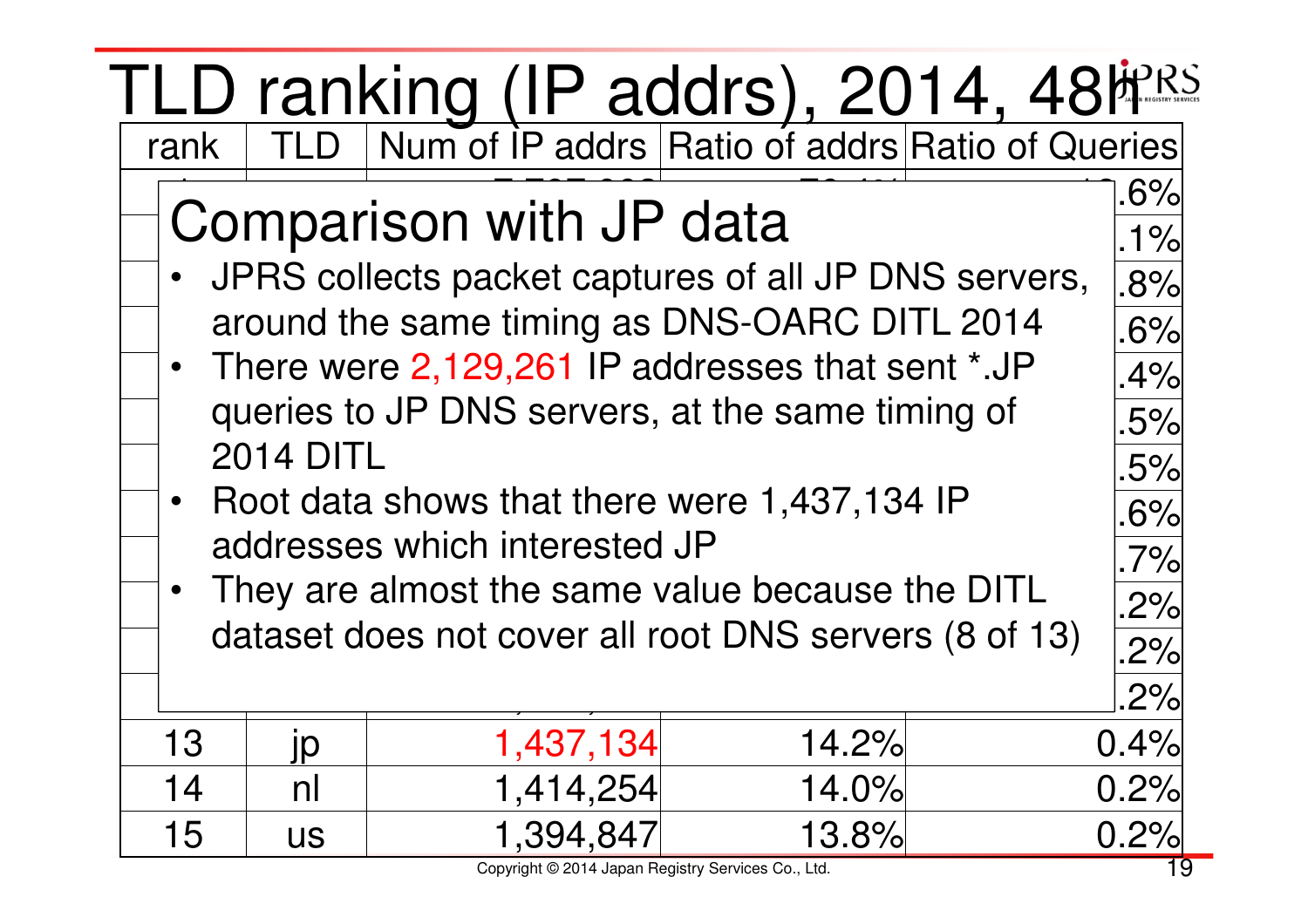# TLD ranking (IP addrs), 2014, 48h<sup>PRS</sup>

• No 1 to 120

 1 to 10: com net org uk info arpa de cn ru fr11 to 20: biz eu jp nl us tv it co br au 21 to 30: se ca edu in me pl kr es gov fi31 to 40: at ch cz mx be local io tw dk ar 41 to 50: tr hk cc ua no ro sg za nz gr51 to 60: ly il ms id my pt vn la ie ws 61 to 70: hu sk cl fm mobi lt th to bg li71 to 80: st is gl am by ae lv pe ph kz 81 to 90: hr ee su lu mil si rs name asia 91 to 100: pk ir nu im uy pro sa tk do ma pw101 to 110: int ve bz md ec cr gs sh tn re 111 to 120: ag <mark>home</mark> so lk ad az travel tl bo jobs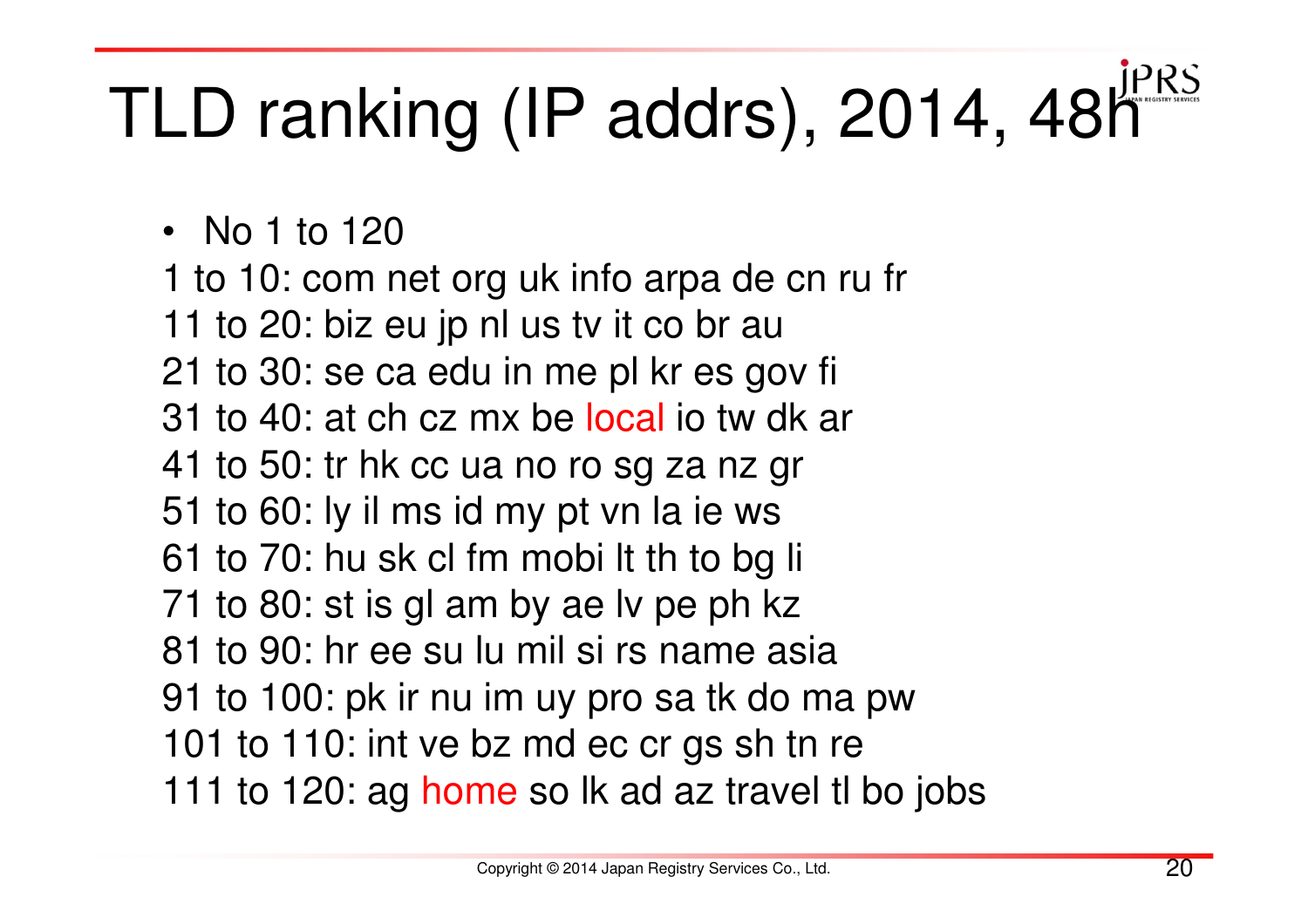# Query source address analysis<sup>JPRS</sup>

- • Used maxmind GeoLite Country database–Added some rule (using whois, traceroute)
- •We can analyze TLD popularity by each county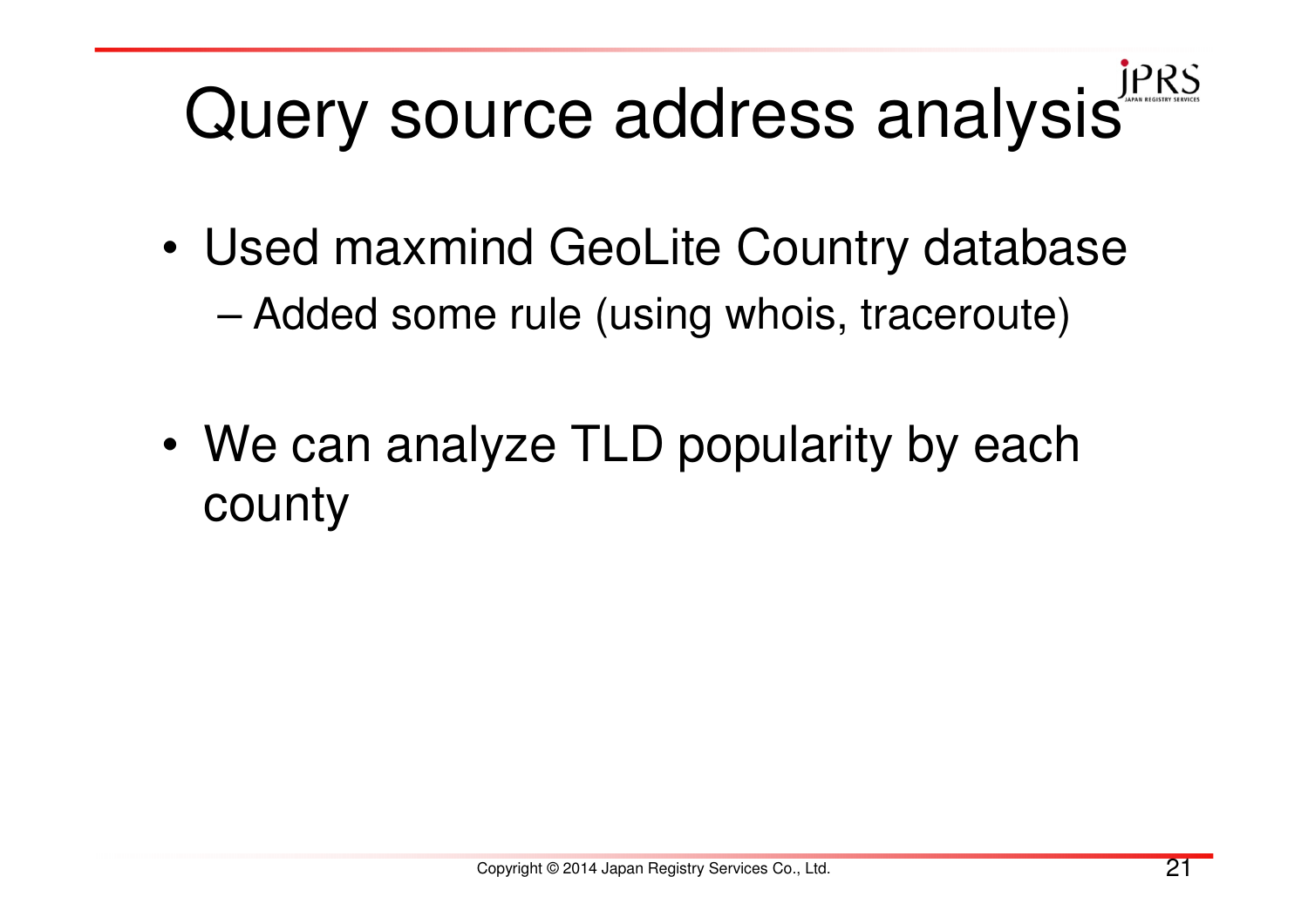## Query distribution by countries<sup>jPRS</sup>

| rank           | Country   | Number of<br><b>IP</b> addrs | Ratio of<br>IP<br>address | Number<br>Οf<br>Queries | Ratio of<br>Queries |
|----------------|-----------|------------------------------|---------------------------|-------------------------|---------------------|
| 1              | <b>CN</b> | 2,597,365                    |                           | 25.7% 1.64E+09          | 23.5%               |
| $\overline{2}$ | <b>US</b> | 1,772,034                    |                           | 17.6% 9.98E+08          | 14.3%               |
| 3              | <b>DE</b> | 813,470                      |                           | 8.1% 5.97E+08           | 8.6%                |
| $\overline{4}$ | <b>FR</b> | 394,450                      |                           | $3.9\%$ 3.05E+08        | 4.4%                |
| 5              | <b>GB</b> | 292,809                      |                           | 2.9% 1.71E+08           | 2.5%                |
| 6              | <b>RU</b> | 291,891                      |                           | $2.9\%$ 2.54E+08        | 3.6%                |
| $\overline{7}$ | <b>BR</b> | 271,171                      |                           | 2.7% 1.48E+08           | 2.1%                |
| 8              | <b>JP</b> | 235,017                      |                           | 2.3% 1.69E+08           | 2.4%                |
| 9              | IT        | 215,775                      |                           | 2.1% 1.27E+08           | 1.8%                |
| 10             | CA        | 210,507                      |                           | $2.1\%$ 1.14E+08        | 1.6%                |
| 11             | IN        | 188,107                      |                           | 1.9% 1.09E+08           | 1.6%                |
| 12             | <b>AU</b> | 172,849                      |                           | 1.7% 7.48E+07           | 1.1%                |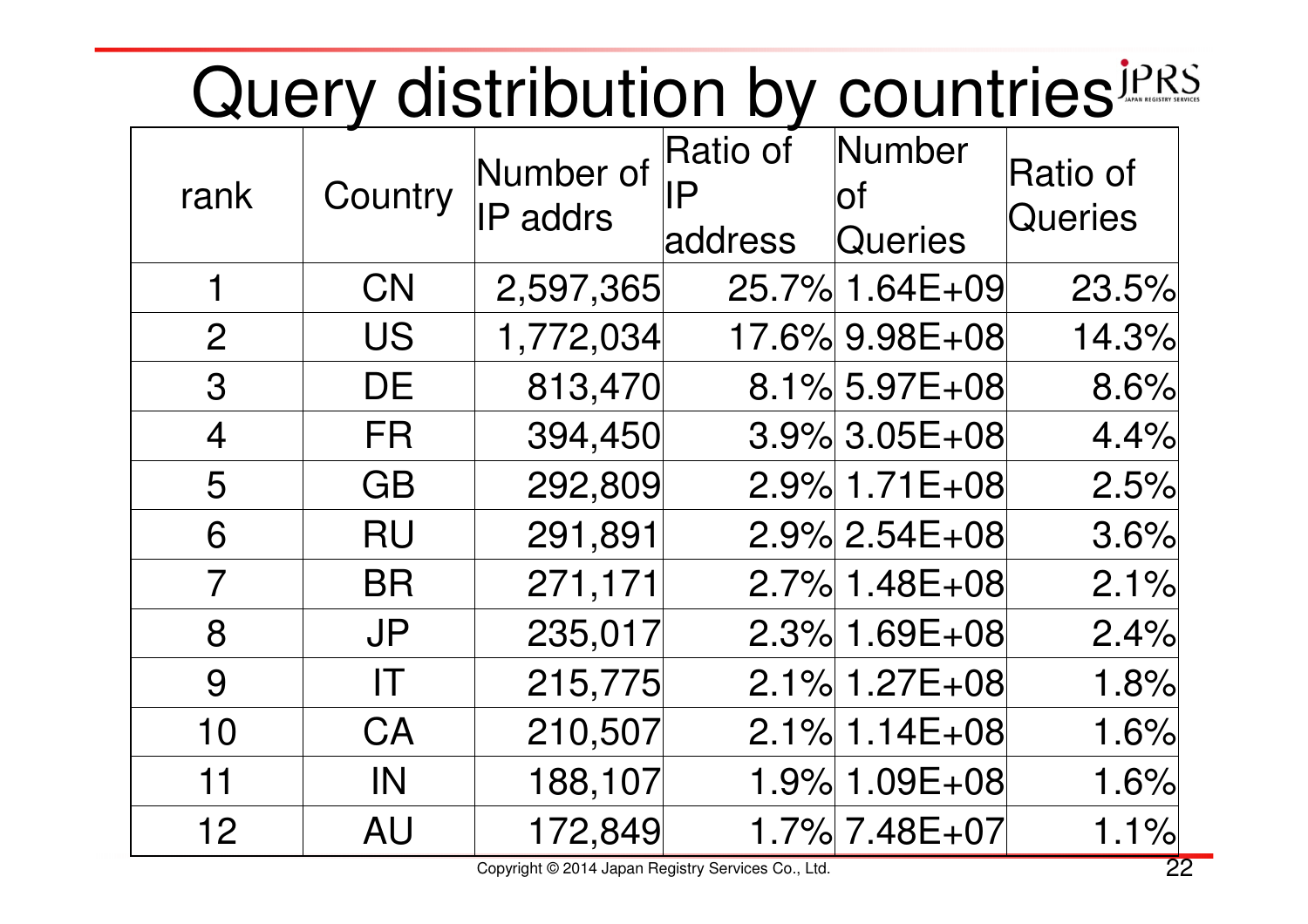## Two ideas of TLD usage ratio

- Note: this analysis is experimentalbecause cache removes real usage
- 1. Ratio of IP addresses which interests TLD
	- INATHERIZAN UATEL TUDY. LITUNGI AL IP SANT Normalized (total 100%) number of IP addresses that interest TLD
	- $-$  Haneliv of  $\overline{\phantom{a}}$ Density of each address is not the same

- – $S1(TLD) = \frac{NumberOfIPaddresses(TLD)}{\sum_{all\ TLDS}NumberOfIPaddress(TLD)}$
- 2. Sum of usage share of each IP addresses
	- –Assumption: Density of each address is the same
	- $-$  It an address sends multiple (n) TLD queries the If an address sends multiple (n) TLD queries, the AddressShare(addr,TLD) becomes 1/n.
	- – $S2(TLD) =$  $\Sigma_{All\_IP\_addresses}$  AddressShare(addr,TLD)

Number\_of\_IP\_addresses

–It becomes large if an address sends a TLD query only

**IPRS**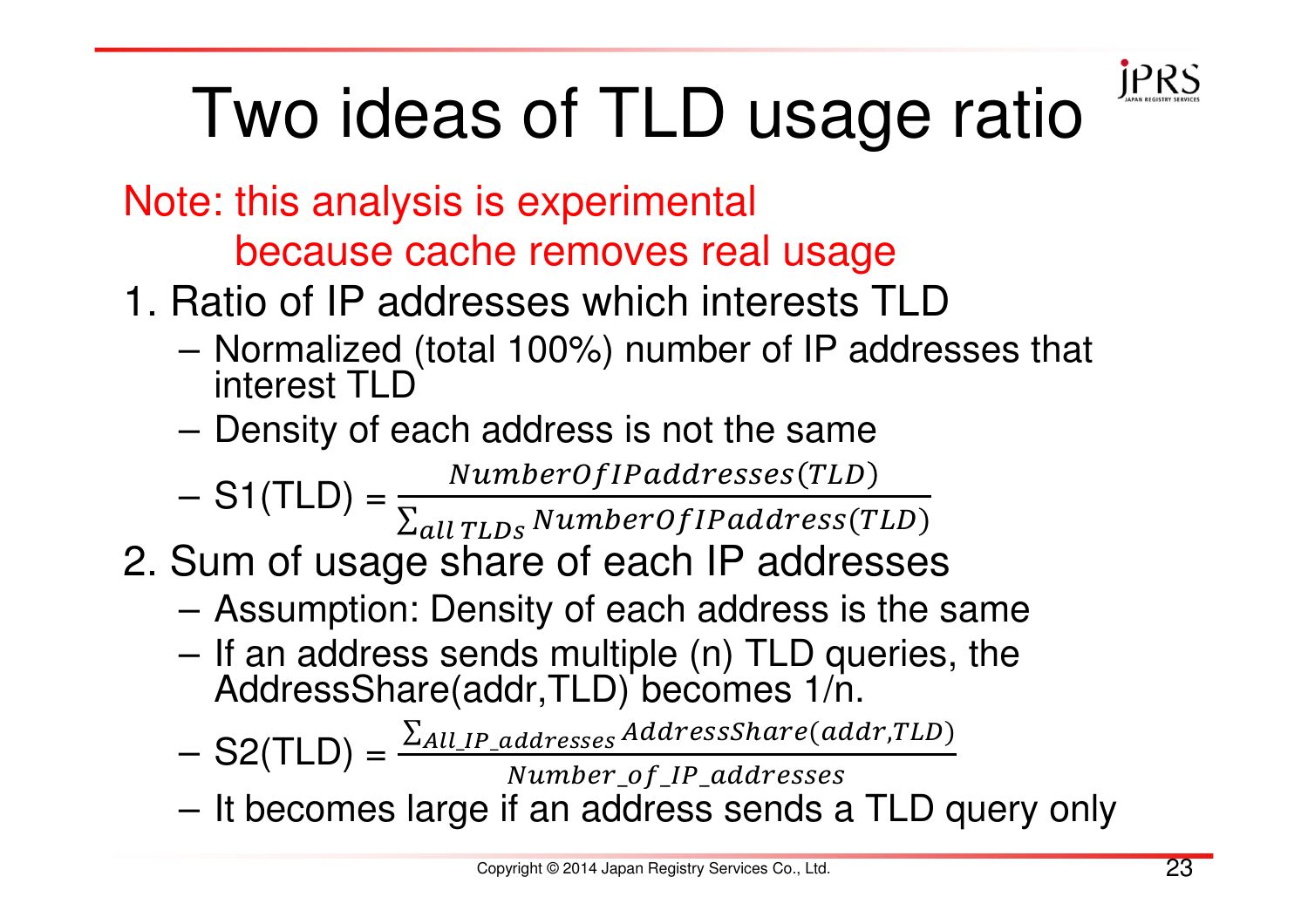|                |            | <u>TLD usage (seen at root, 2014)</u> |                 |                  |           |
|----------------|------------|---------------------------------------|-----------------|------------------|-----------|
| rank           | <b>TLD</b> | Number of Ratio of                    |                 | S1: TLD          | S2: Usage |
|                |            | IP addrs                              | <b>IP</b> addrs | <b>Interests</b> | ratio     |
| 1              | com        | 7,707,003                             | 76.4%           | 6.4%             | 39.8%     |
| $\overline{2}$ | net        | 4,714,908                             | 46.7%           | 3.9%             | 11.8%     |
| 3              | org        | 3,602,061                             | 35.7%           | 3.0%             | 5.6%      |
| $\overline{4}$ | uk         | 2,366,576                             | 23.5%           | 2.0%             | 2.1%      |
| 5              | info       | 2,261,243                             | 22.4%           | 1.9%             | 1.9%      |
| 6              | arpa       | 2,239,253                             | 22.2%           | 1.9%             | 3.7%      |
| $\overline{7}$ | de         | 2,230,824                             | 22.1%           | 1.9%             | 2.3%      |
| 8              | cn         | 1,765,917                             | 17.5%           | 1.5%             | 1.9%      |
| 9              | ru         | 1,593,528                             | 15.8%           | 1.3%             | 1.2%      |
| 10             | fr         | 1,542,618                             | 15.3%           | 1.3%             | 0.9%      |
| 11             | biz        | 1,520,356                             | 15.1%           | 1.3%             | 1.0%      |
| 12             | eu         | 1,453,687                             | 14.4%           | 1.2%             | 0.7%      |
| 13             | Jp         | 1,437,134                             | 14.2%           | 1.2%             | 0.9%      |
| 14             | nl         | 1,414,254                             | 14.0%           | 1.2%             | 0.7%      |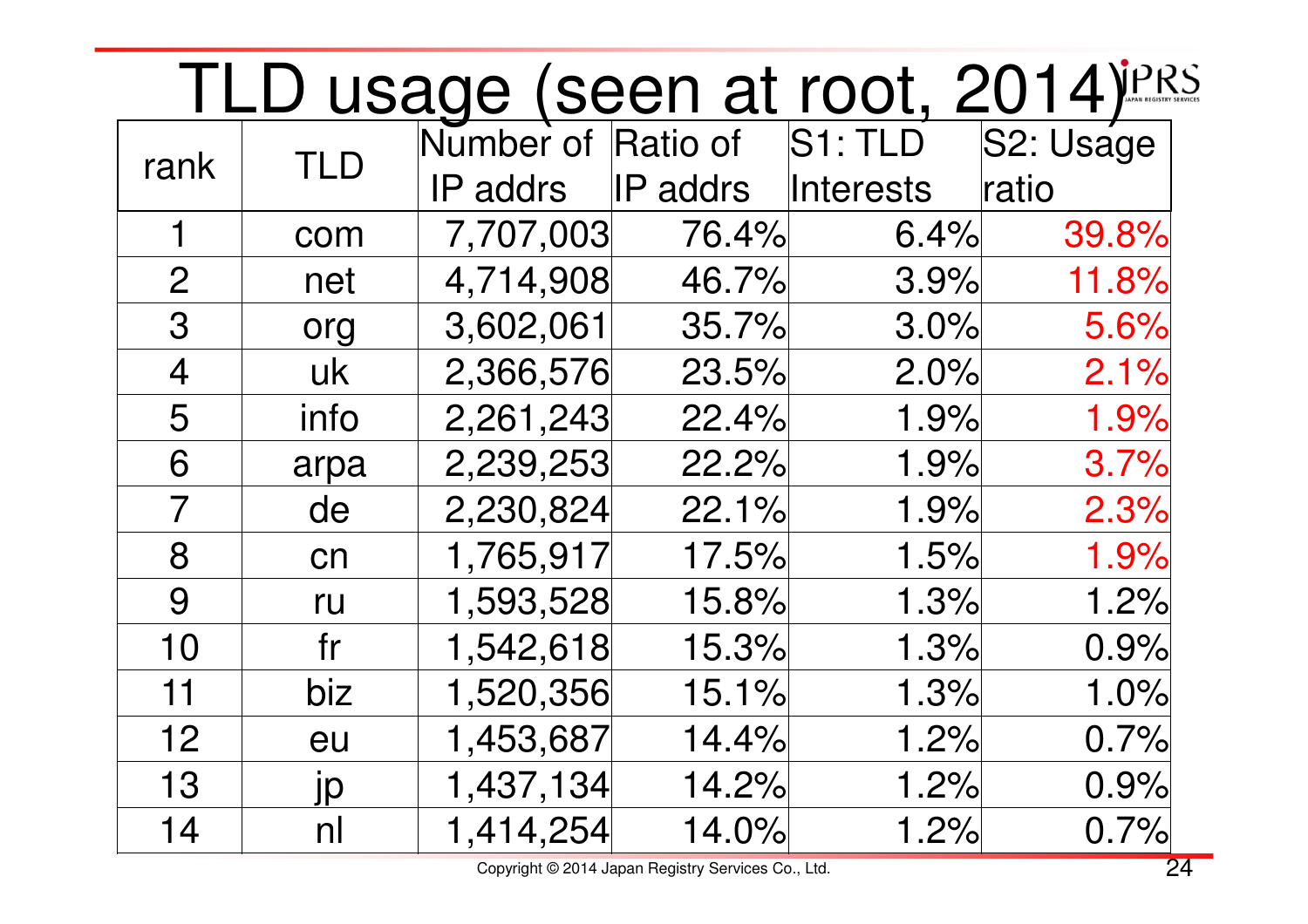|                |            | TLD usage in Japan (2014)           |                           |                |                |                                     | <b>JPRS</b>           |
|----------------|------------|-------------------------------------|---------------------------|----------------|----------------|-------------------------------------|-----------------------|
|                |            | <b>All IP addresses(10,087,711)</b> |                           |                |                | IP addresses in Japan(235,017)      |                       |
| Rank           | <b>TLD</b> | S1:TLD<br>Interest                  | $ $ S2:<br>Usage<br>ratio | Rank           | TLD            | $\sf S1:$<br>TLD<br><b>Interest</b> | S2:<br>Usage<br>ratio |
|                | com        | 6.4%                                | 39.8%                     | 1              | com            | 4.3%                                | 19.4%                 |
| $\overline{2}$ | net        | 3.9%                                | 11.8%                     | $\overline{2}$ | net            | 3.9%                                | 12.4%                 |
| 3              | org        | 3.0%                                | 5.6%                      | 3              | jp             | 3.5%                                | 11.6%                 |
| $\overline{4}$ | uk         | 2.0%                                | 2.1%                      | $\overline{4}$ | org            | 3.0%                                | 6.6%                  |
| 5              | info       | 1.9%                                | 1.9%                      | 5              | info           | 2.3%                                | 3.4%                  |
| 6              | arpa       | 1.9%                                | 3.7%                      | 6              | uk             | 2.1%                                | 2.9%                  |
| $\overline{7}$ | de         | 1.9%                                | 2.3%                      | $\overline{7}$ | arpa           | 2.0%                                | 4.7%                  |
| 8              | cn         | 1.5%                                | 1.9%                      | 8              | cn             | 1.9%                                | 2.2%                  |
| 9              | ru         | 1.3%                                | 1.2%                      | 9              | de             | 1.6%                                | 1.6%                  |
| 10             | fr         | 1.3%                                | 0.9%                      | 10             | fr             | 1.3%                                | 1.2%                  |
| 11             | biz        | 1.3%                                | 1.0%                      | 11             | biz            | 1.3%                                | 1.1%                  |
| 12             | eu         | 1.2%                                | 0.7%                      | 12             | br             | 1.3%                                | 1.1%                  |
| 13             | jp         | 1.2%                                | 0.9%                      | 13             | kr             | 1.2%                                | 0.8%                  |
| 14             | nl         | 1.2%                                | 0.7%                      | 14             | ru             | 1.2%                                | 0.8%                  |
| 15             | <b>US</b>  | 1.2%                                | 0.7%                      | 15             | n <sub>l</sub> | 1.1%                                | 0.7%                  |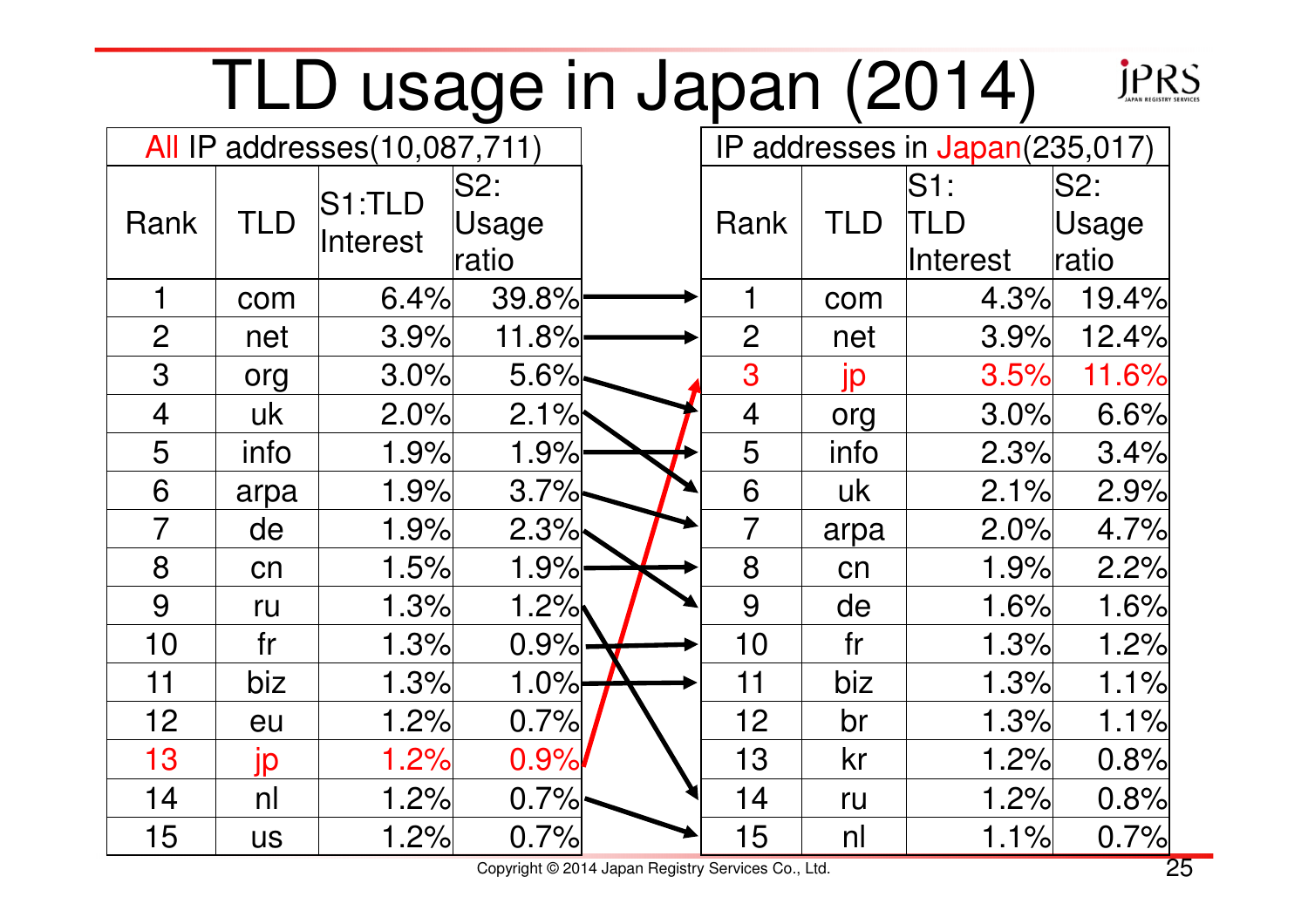

## TLD usage in each country (1)

| IIP addresses in CN |            |       |       |  |  |
|---------------------|------------|-------|-------|--|--|
| Rank                | <b>TLD</b> | S1%   | S2 %  |  |  |
|                     | com        | 42.59 | 89.21 |  |  |
| 2                   | cn         | 4.41  | 3.10  |  |  |
| 3                   | net        | 3.89  | 2.31  |  |  |
| $\varLambda$        | org        | 2.19  | 0.82  |  |  |

| <b>IP addresses in US</b> |            |         |                  |  |
|---------------------------|------------|---------|------------------|--|
| Rank                      | <b>TLD</b> | $S1 \%$ | S <sub>2</sub> % |  |
|                           | com        | 3.95    | 21.06            |  |
| $\mathbf{2}$              | net        | 3.78    | 20.78            |  |
| 3                         | org        | 2.73    | 7.35             |  |
| 4                         | uk         | 1.95    | 2.87             |  |
| 5                         | arpa       | 1.85    | 5.19             |  |

| <b>IP addresses in DE</b> |            |                  |       |  |
|---------------------------|------------|------------------|-------|--|
| Rank                      | <b>TLD</b> | S <sub>2</sub> % |       |  |
|                           | com        | 5.80             | 22.32 |  |
| $\overline{2}$            | net        | 4.81             | 13.92 |  |
| 3                         | de         | 4.01             | 9.38  |  |
|                           | org        | 3.69             | 7.27  |  |

| IP addresses in FR |     |      |       |  |
|--------------------|-----|------|-------|--|
| Rank               | TLD | S1%  | S2%   |  |
|                    | com | 5.21 | 17.32 |  |
| $\mathcal{P}$      | net | 4.91 | 12.88 |  |
| 3                  | org | 3.54 | 6.99  |  |
|                    |     | 3.22 | 6.40  |  |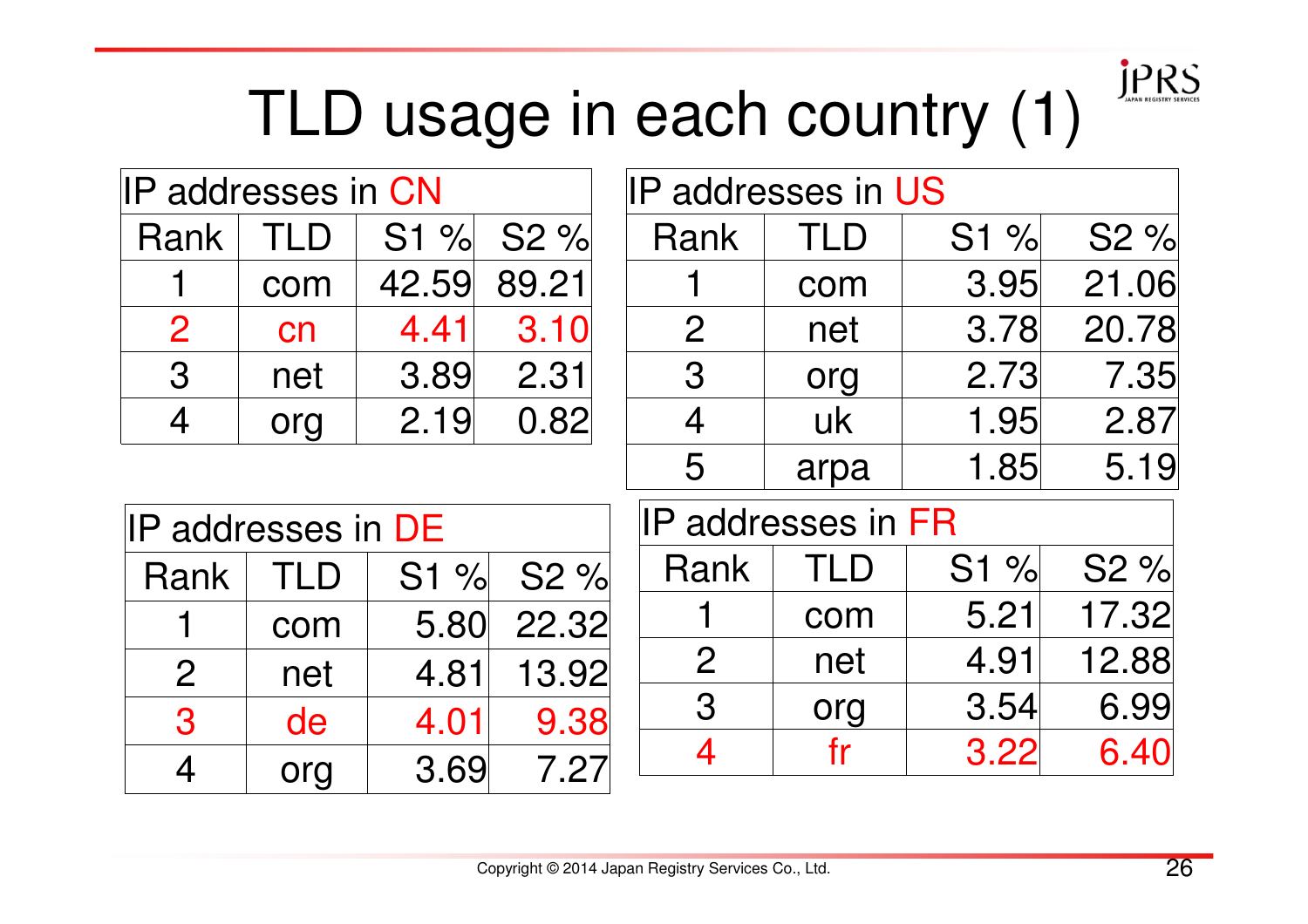

## TLD usage in each country (2)

| <b>IP addresses in RU</b> |     |      | <b>IP addresses in GB</b> |               |     |      |           |
|---------------------------|-----|------|---------------------------|---------------|-----|------|-----------|
| Rank                      | TLD |      | S1 % S2 %                 | Rank          | TLD |      | S1 % S2 % |
|                           | com |      | 3.38 16.35                |               | com | 4.74 | 21.94     |
| $\mathcal{P}$             | net | 2.97 | 10.89                     | $\mathcal{P}$ | net | 4.24 | 17.85     |
| R                         | ru  | 2.87 | 11.01                     | 3             | org | 3.06 | 7.35      |
|                           | org | 2.32 | 5.95                      |               | uk  | 3.05 | 7.73      |

| IP addresses in BR |     |         |        |  |
|--------------------|-----|---------|--------|--|
| Rank               | TLD | $S1 \%$ | $S2\%$ |  |
|                    | com | 4.10    | 17.46  |  |
| $\overline{2}$     | net | 3.60    | 12.19  |  |
| 3                  | br  | 3.00    | 8.57   |  |
|                    | ora | 2.91    | 6.77   |  |

| <b>IP addresses in IT</b> |                                |      |       |  |  |  |
|---------------------------|--------------------------------|------|-------|--|--|--|
| Rank                      | S <sub>2</sub> %<br>S1%<br>TLD |      |       |  |  |  |
|                           | com                            | 5.09 | 22.29 |  |  |  |
| $\overline{2}$            | net                            | 4.22 | 12.83 |  |  |  |
| 3                         | org                            | 3.37 | 7.34  |  |  |  |
|                           |                                | 3.33 | 8.58  |  |  |  |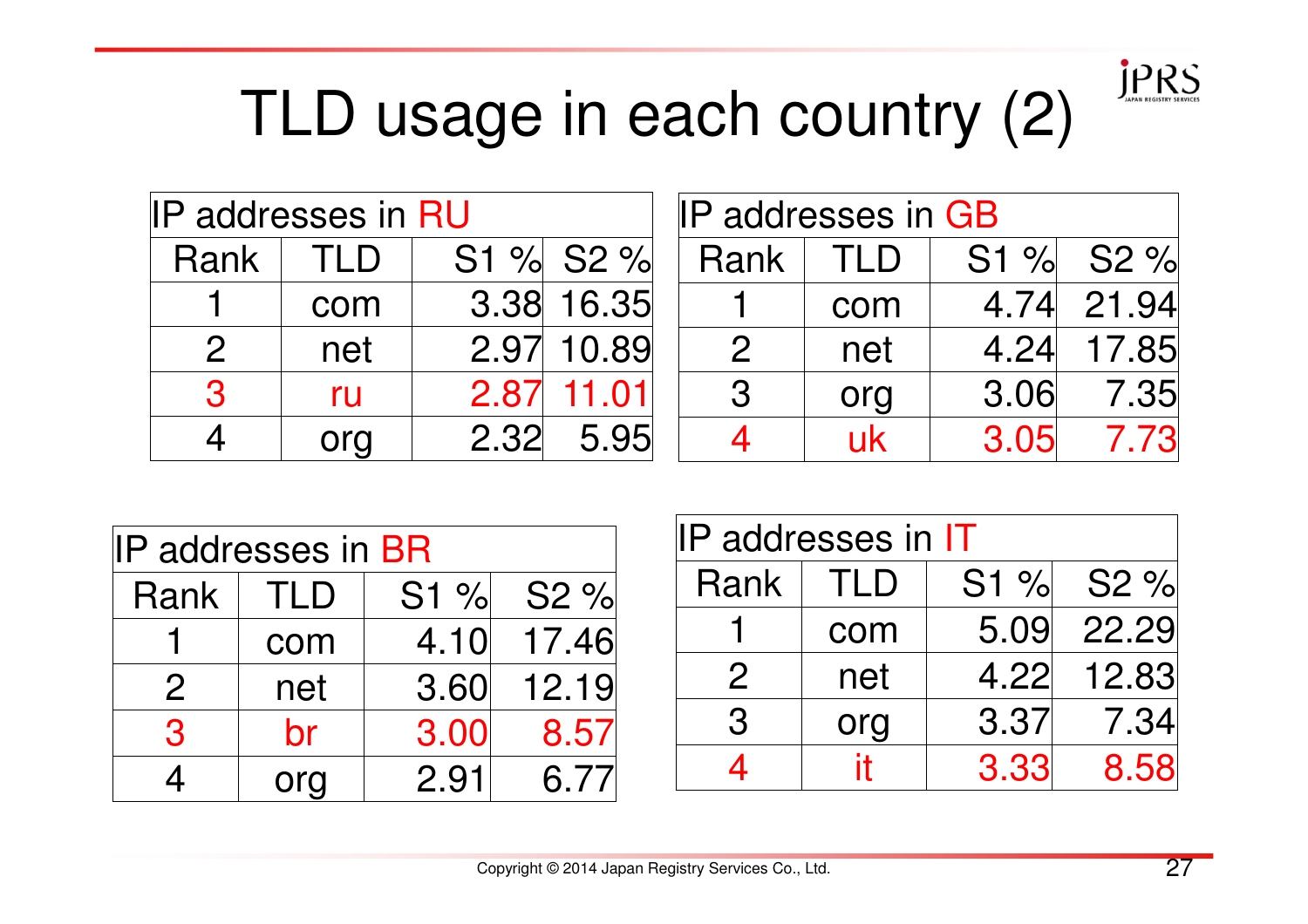

## Result of TLD popularity

- Very popular gTLDs are com, net, org, arpa, info
- uk, cn, de, ru are very popular ccTLDs
- JP TLD is very popular in JapanHowever, com, net are more popular than jp
- ccTLD is very popular in many counties except US
	- $-$  The ord The order of other TLDs is similar to all IP address data
- These results suit feelings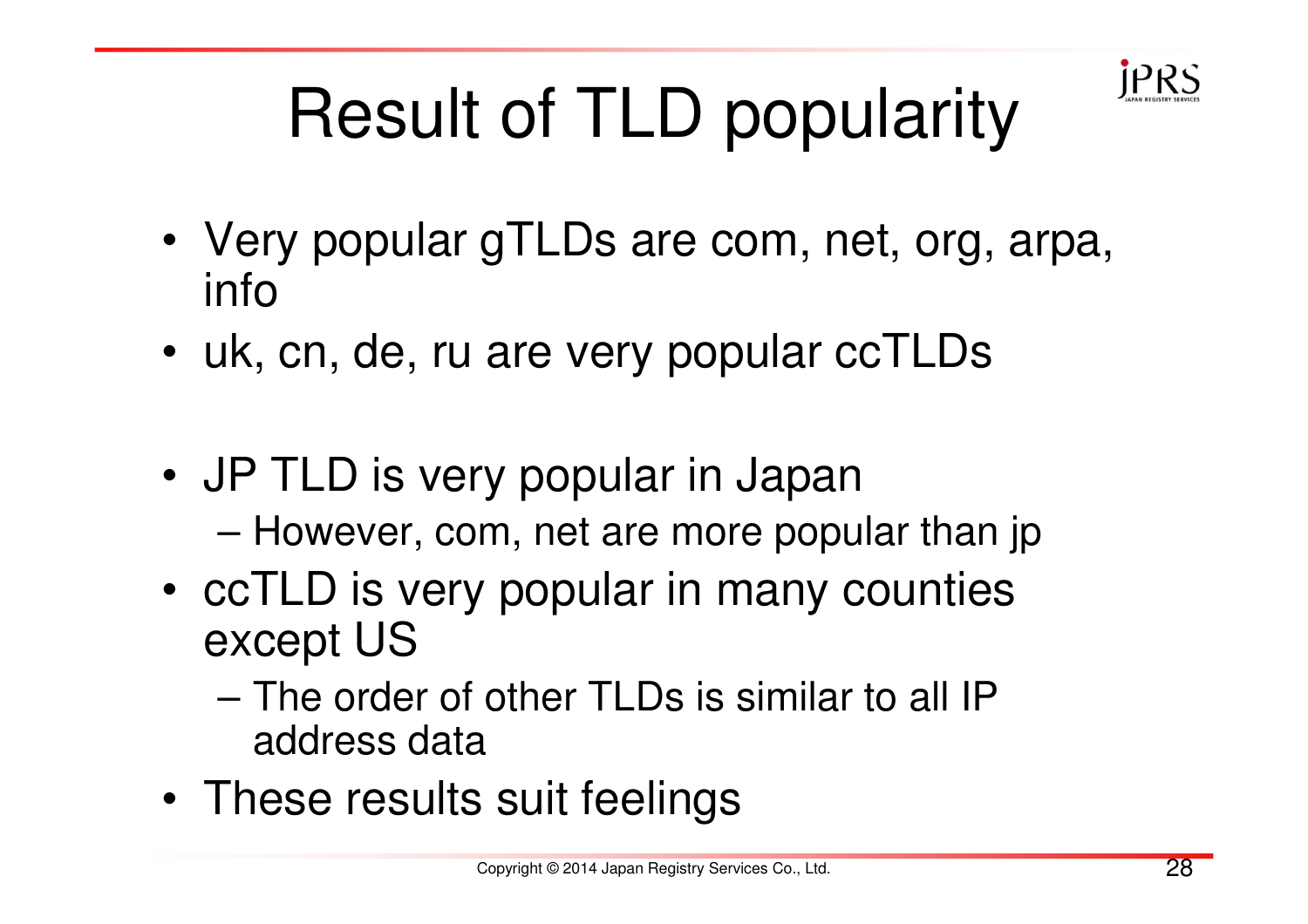

## **Conclusion**

- •Analyzed DITL 2014 data briefly
- •Tried to show TLD usage seen at Root